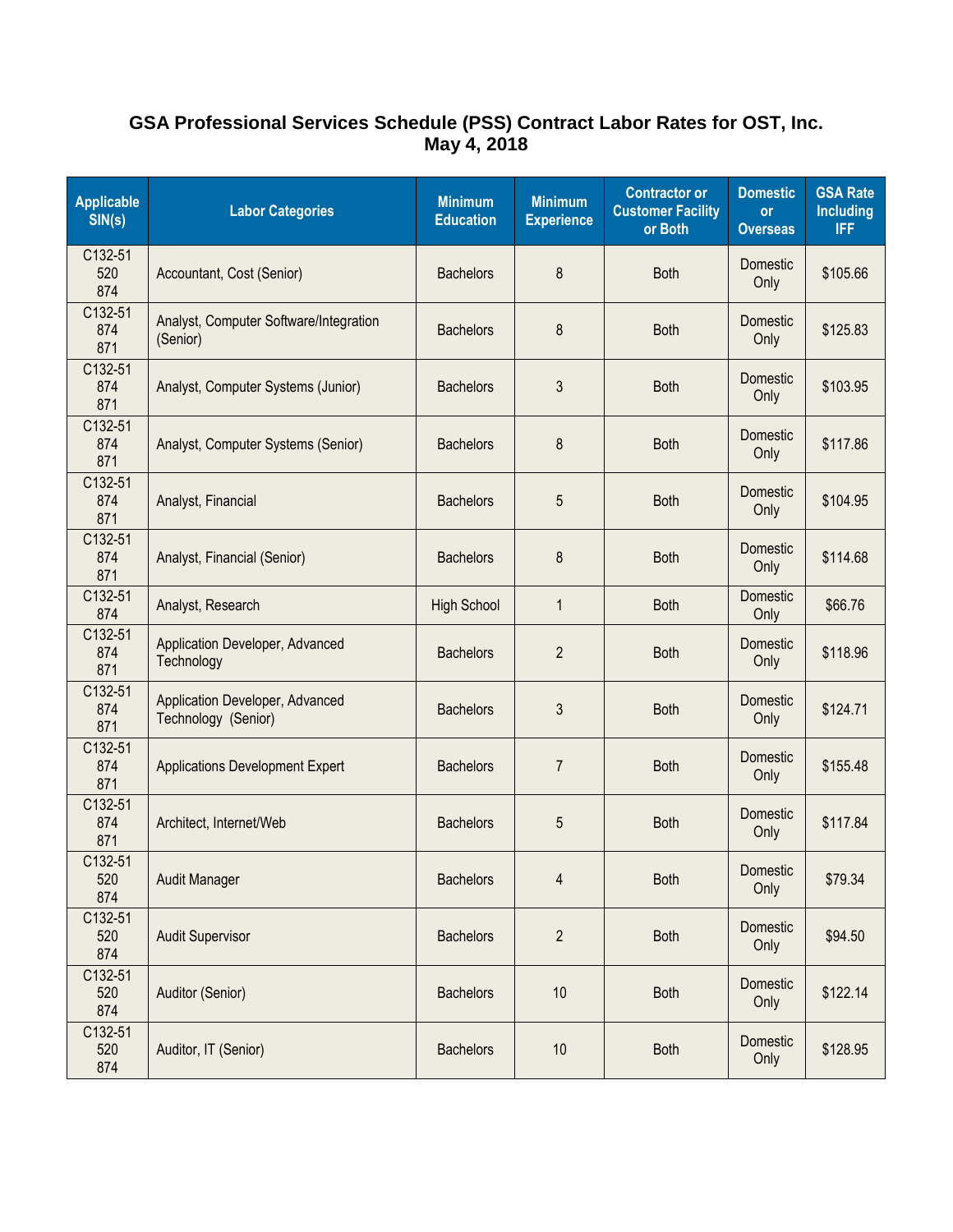| <b>Applicable</b><br>SIN(s) | <b>Labor Categories</b>                      | <b>Minimum</b><br><b>Education</b> | <b>Minimum</b><br><b>Experience</b> | <b>Contractor or</b><br><b>Customer Facility</b><br>or Both | <b>Domestic</b><br>or<br><b>Overseas</b> | <b>GSA Rate</b><br><b>Including</b><br><b>IFF</b> |
|-----------------------------|----------------------------------------------|------------------------------------|-------------------------------------|-------------------------------------------------------------|------------------------------------------|---------------------------------------------------|
| C132-51<br>520<br>874       | Auditor, Lead                                | <b>Bachelors</b>                   | $\overline{2}$                      | <b>Both</b>                                                 | Domestic<br>Only                         | \$67.94                                           |
| C132-51<br>520<br>874       | Auditor, Staff                               | <b>Bachelors</b>                   | 1                                   | <b>Both</b>                                                 | Domestic<br>Only                         | \$52.99                                           |
| C132-51<br>520<br>874       | <b>Business Process Consultant (Senior)</b>  | <b>Bachelors</b>                   | 8                                   | <b>Both</b>                                                 | Domestic<br>Only                         | \$148.21                                          |
| C132-51<br>874              | <b>Computer Graphics Illustrator</b>         | <b>High School</b>                 | 3                                   | <b>Both</b>                                                 | Domestic<br>Only                         | \$42.93                                           |
| C132-51<br>874              | <b>Computer Operations Center Specialist</b> | <b>Bachelors</b>                   | 5                                   | <b>Both</b>                                                 | Domestic<br>Only                         | \$110.22                                          |
| C132-51<br>874              | <b>Computer Operations Research Analyst</b>  | <b>Bachelors</b>                   | $\mathbf{1}$                        | <b>Both</b>                                                 | Domestic<br>Only                         | \$86.79                                           |
| C132-51<br>874              | <b>Computer Operator</b>                     | <b>High School</b>                 | 5                                   | <b>Both</b>                                                 | Domestic<br>Only                         | \$53.40                                           |
| C132-51<br>874              | <b>Computer Operator (Senior)</b>            | <b>High School</b>                 | $\overline{7}$                      | <b>Both</b>                                                 | Domestic<br>Only                         | \$57.79                                           |
| C132-51<br>874              | <b>Computer Specialist</b>                   | <b>Bachelors</b>                   | 5                                   | <b>Both</b>                                                 | Domestic<br>Only                         | \$126.07                                          |
| C132-51<br>874              | <b>Computer Specialist (Senior)</b>          | <b>Bachelors</b>                   | 8                                   | <b>Both</b>                                                 | Domestic<br>Only                         | \$142.06                                          |
| C132-51<br>874              | Database Management Specialist (Junior)      | <b>Bachelors</b>                   | 3                                   | <b>Both</b>                                                 | Domestic<br>Only                         | \$126.96                                          |
| C132-51<br>874              | Database Management Specialist (Senior)      | <b>Bachelors</b>                   | 6                                   | <b>Both</b>                                                 | <b>Domestic</b><br>Only                  | \$144.92                                          |
| C132-51<br>874              | Database Manager                             | <b>Bachelors</b>                   | $\overline{7}$                      | <b>Both</b>                                                 | Domestic<br>Only                         | \$150.27                                          |
| C132-51<br>874<br>871       | <b>Engineer, Facility Operations</b>         | <b>Bachelors</b>                   | 8                                   | <b>Both</b>                                                 | Domestic<br>Only                         | \$100.01                                          |
| C132-51<br>874<br>871       | Engineer, Information                        | <b>Bachelors</b>                   | 5                                   | <b>Both</b>                                                 | Domestic<br>Only                         | \$126.07                                          |
| C132-51<br>874<br>871       | Engineer, Information (Senior)               | <b>Bachelors</b>                   | 8                                   | <b>Both</b>                                                 | Domestic<br>Only                         | \$142.06                                          |
| C132-51<br>874<br>871       | <b>Engineer, Information Security</b>        | <b>Bachelors</b>                   | 8                                   | <b>Both</b>                                                 | Domestic<br>Only                         | \$124.31                                          |
| C132-51<br>874<br>871       | Engineer, Interdisciplinary                  | <b>Bachelors</b>                   | 5                                   | <b>Both</b>                                                 | Domestic<br>Only                         | \$126.07                                          |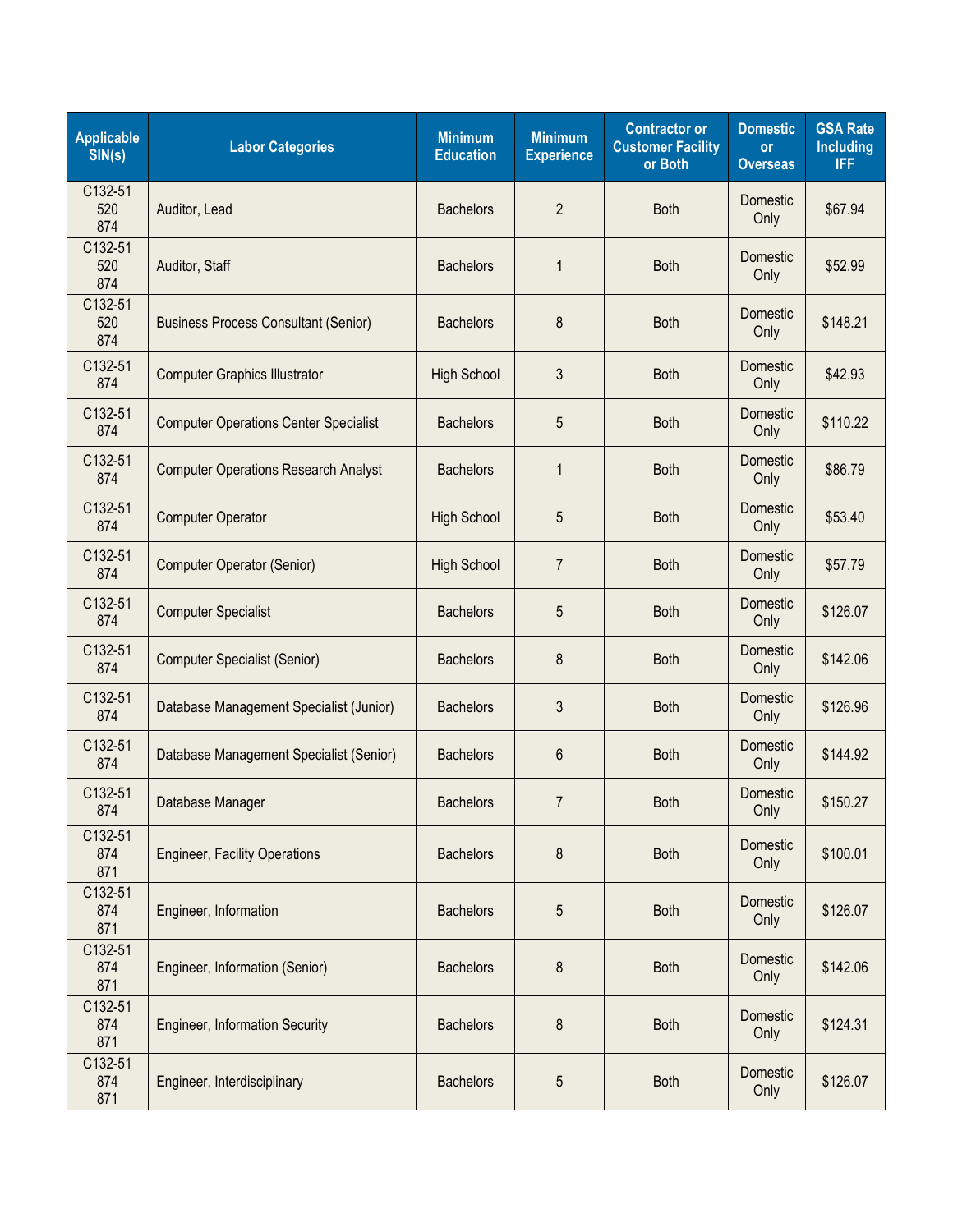| <b>Applicable</b><br>SIN(s) | <b>Labor Categories</b>                         | <b>Minimum</b><br><b>Education</b> | <b>Minimum</b><br><b>Experience</b> | <b>Contractor or</b><br><b>Customer Facility</b><br>or Both | <b>Domestic</b><br>or<br><b>Overseas</b> | <b>GSA Rate</b><br><b>Including</b><br><b>IFF</b> |
|-----------------------------|-------------------------------------------------|------------------------------------|-------------------------------------|-------------------------------------------------------------|------------------------------------------|---------------------------------------------------|
| C132-51<br>874<br>871       | Engineer, Interdisciplinary (Senior)            | <b>Bachelors</b>                   | 8                                   | <b>Both</b>                                                 | Domestic<br>Only                         | \$142.06                                          |
| C132-51<br>874<br>871       | Engineer, Network (Junior)                      | <b>Bachelors</b>                   | 5                                   | <b>Both</b>                                                 | Domestic<br>Only                         | \$112.97                                          |
| C132-51<br>874<br>871       | Engineer, Network (Senior)                      | <b>Bachelors</b>                   | 9                                   | <b>Both</b>                                                 | Domestic<br>Only                         | \$130.73                                          |
| C132-51<br>874<br>871       | <b>Engineer, Network Security</b>               | <b>Bachelors</b>                   | 8                                   | <b>Both</b>                                                 | Domestic<br>Only                         | \$124.31                                          |
| C132-51<br>874<br>871       | Engineer, Radio Frequency                       | <b>Bachelors</b>                   | $\mathbf{1}$                        | <b>Both</b>                                                 | Domestic<br>Only                         | \$51.17                                           |
| C132-51<br>874<br>871       | Engineer, Software                              | <b>Bachelors</b>                   | 3                                   | <b>Both</b>                                                 | Domestic<br>Only                         | \$117.96                                          |
| C132-51<br>874<br>871       | Engineer, Stationary                            | <b>Bachelors</b>                   | 8                                   | <b>Both</b>                                                 | Domestic<br>Only                         | \$66.58                                           |
| C132-51<br>874<br>871       | Engineer, Systems                               | <b>Bachelors</b>                   | 3                                   | <b>Both</b>                                                 | Domestic<br>Only                         | \$115.86                                          |
| C132-51<br>874<br>871       | Engineer, Systems (Senior)                      | <b>Bachelors</b>                   | 6                                   | <b>Both</b>                                                 | Domestic<br>Only                         | \$131.06                                          |
| C132-51<br>874<br>871       | Engineer, Systems Design                        | <b>Bachelors</b>                   | 6                                   | <b>Both</b>                                                 | Domestic<br>Only                         | \$137.60                                          |
| C132-51<br>874<br>871       | <b>Facilities Engineering Manager</b>           | <b>Bachelors</b>                   | 10                                  | <b>Both</b>                                                 | Domestic<br>Only                         | \$105.59                                          |
| C132-51<br>874              | <b>Facilities Specialist Level I</b>            | <b>High School</b>                 | 1                                   | <b>Both</b>                                                 | Domestic<br>Only                         | \$37.53                                           |
| C132-51<br>874              | <b>Facilities Specialist Level II</b>           | <b>High School</b>                 | $\overline{2}$                      | <b>Both</b>                                                 | Domestic<br>Only                         | \$38.47                                           |
| C132-51<br>874              | <b>Facilities Specialist Level III</b>          | <b>High School</b>                 | 5                                   | <b>Both</b>                                                 | Domestic<br>Only                         | \$42.34                                           |
| C132-51<br>874              | Facilities Specialist, Lead                     | <b>High School</b>                 | 8                                   | <b>Both</b>                                                 | Domestic<br>Only                         | \$49.27                                           |
| C132-51<br>874              | <b>Facility Operations Supervisor</b>           | Associates                         | 8                                   | <b>Both</b>                                                 | Domestic<br>Only                         | \$83.70                                           |
| C132-51<br>874              | Geographic Information Systems (GIS)<br>Analyst | <b>Bachelors</b>                   | $\overline{2}$                      | <b>Both</b>                                                 | Domestic<br>Only                         | \$67.05                                           |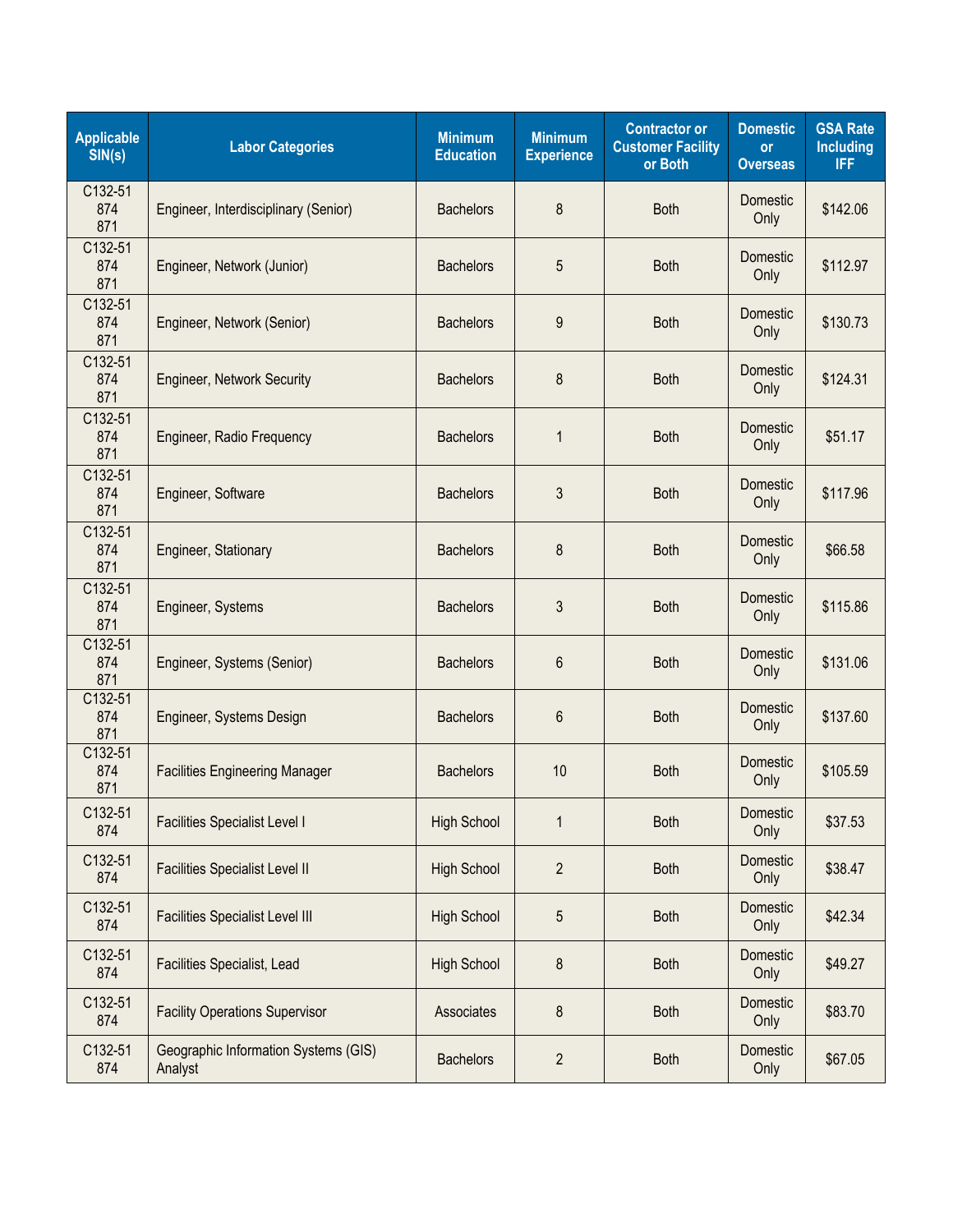| <b>Applicable</b><br>SIN(s) | <b>Labor Categories</b>                                     | <b>Minimum</b><br><b>Education</b> | <b>Minimum</b><br><b>Experience</b> | <b>Contractor or</b><br><b>Customer Facility</b><br>or Both | <b>Domestic</b><br><b>or</b><br><b>Overseas</b> | <b>GSA Rate</b><br><b>Including</b><br><b>IFF</b> |
|-----------------------------|-------------------------------------------------------------|------------------------------------|-------------------------------------|-------------------------------------------------------------|-------------------------------------------------|---------------------------------------------------|
| C132-51<br>874              | Geographic Information Systems Specialist                   | <b>Bachelors</b>                   | $\overline{2}$                      | <b>Both</b>                                                 | Domestic<br>Only                                | \$61.44                                           |
| C132-51<br>874              | Geographic Information Systems Technician                   | <b>Bachelors</b>                   | $\overline{2}$                      | <b>Both</b>                                                 | Domestic<br>Only                                | \$50.48                                           |
| C132-51<br>874              | Geographic Information Systems Technician<br>Ш              | <b>Bachelors</b>                   | 3                                   | <b>Both</b>                                                 | Domestic<br>Only                                | \$52.52                                           |
| C132-51<br>874              | Geographic Information Systems Technician<br><b>Trainee</b> | <b>High School</b>                 | $\mathbf{1}$                        | <b>Both</b>                                                 | Domestic<br>Only                                | \$40.33                                           |
| C132-51<br>874              | GeoSpatial Web Developer (Mid-level)                        | <b>Bachelors</b>                   | 3                                   | <b>Both</b>                                                 | Domestic<br>Only                                | \$83.24                                           |
| C132-51<br>874              | <b>GeoSpatial Web Developer (Senior)</b>                    | <b>Bachelors</b>                   | 4                                   | <b>Both</b>                                                 | Domestic<br>Only                                | \$86.99                                           |
| C132-51<br>874              | Group Facilitator (Senior)                                  | <b>Bachelors</b>                   | 5                                   | <b>Both</b>                                                 | Domestic<br>Only                                | \$100.45                                          |
| C132-51<br>874              | Help Desk Manager                                           | <b>Bachelors</b>                   | $\overline{7}$                      | <b>Both</b>                                                 | Domestic<br>Only                                | \$139.79                                          |
| C132-51<br>874              | Help Desk Specialist (Junior)                               | <b>Bachelors</b>                   | 5                                   | <b>Both</b>                                                 | Domestic<br>Only                                | \$81.60                                           |
| C132-51<br>874              | Help Desk Specialist (Senior)                               | <b>Bachelors</b>                   | $\overline{7}$                      | <b>Both</b>                                                 | Domestic<br>Only                                | \$87.04                                           |
| C132-51<br>874              | Internet/Intranet Site Developer (Junior)                   | <b>Bachelors</b>                   | $\mathbf{1}$                        | <b>Both</b>                                                 | Domestic<br>Only                                | \$51.64                                           |
| C132-51<br>874              | Internet/Intranet Site Developer (Senior)                   | <b>Bachelors</b>                   | 5                                   | <b>Both</b>                                                 | Domestic<br>Only                                | \$83.10                                           |
| C132-51<br>874              | IT Professional (Senior)                                    | <b>Bachelors</b>                   | 8                                   | <b>Both</b>                                                 | Domestic<br>Only                                | \$131.49                                          |
| C132-51<br>874              | Network Administrator                                       | Associates                         | $\overline{2}$                      | <b>Both</b>                                                 | Domestic<br>Only                                | \$98.98                                           |
| C132-51<br>874              | Network Manager                                             | <b>Bachelors</b>                   | 12                                  | <b>Both</b>                                                 | Domestic<br>Only                                | \$147.10                                          |
| C132-51<br>874              | Network Technician (Junior)                                 | Associates                         | 3                                   | <b>Both</b>                                                 | Domestic<br>Only                                | \$63.31                                           |
| C132-51<br>874              | Network Technician (Senior)                                 | Associates                         | $\overline{7}$                      | <b>Both</b>                                                 | Domestic<br>Only                                | \$76.47                                           |
| C132-51<br>874              | <b>Operations Research Analyst (Senior)</b>                 | <b>Bachelors</b>                   | 8                                   | <b>Both</b>                                                 | Domestic<br>Only                                | \$115.79                                          |
| C132-51<br>874              | Planner, Information Technology (Senior)                    | <b>Bachelors</b>                   | 10                                  | <b>Both</b>                                                 | Domestic<br>Only                                | \$120.16                                          |
| C132-51<br>874              | <b>Program Administration Specialist</b>                    | <b>High School</b>                 | 3                                   | <b>Both</b>                                                 | Domestic<br>Only                                | \$75.78                                           |
| C132-51<br>874              | Program Manager                                             | <b>Bachelors</b>                   | 12                                  | <b>Both</b>                                                 | Domestic<br>Only                                | \$199.67                                          |
| C132-51<br>874              | <b>Project Control Specialist</b>                           | <b>High School</b>                 | 3                                   | <b>Both</b>                                                 | Domestic<br>Only                                | \$50.40                                           |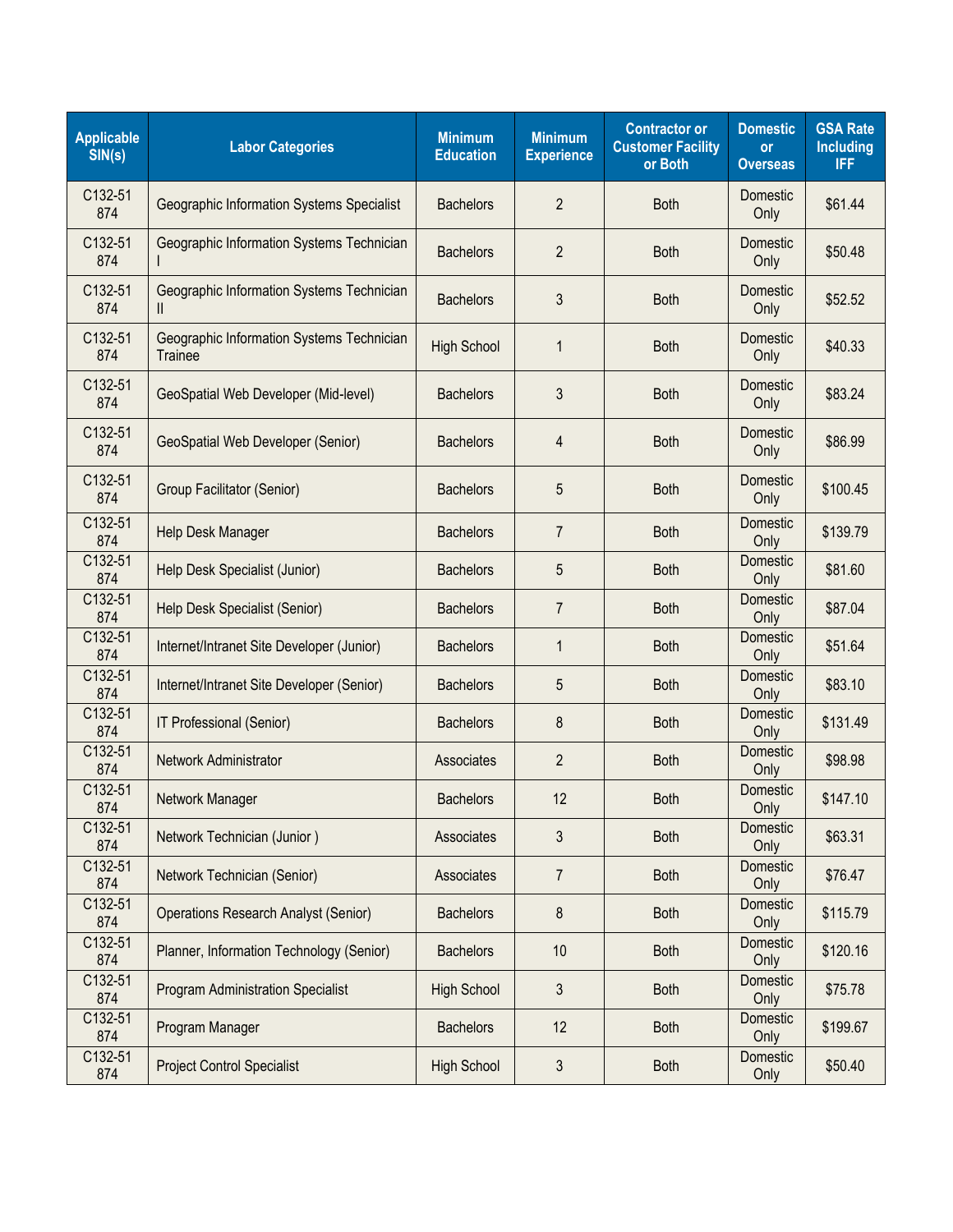| <b>Applicable</b><br>SIN(s)             | <b>Labor Categories</b>                       | <b>Minimum</b><br><b>Education</b> | <b>Minimum</b><br><b>Experience</b> | <b>Contractor or</b><br><b>Customer Facility</b><br>or Both | <b>Domestic</b><br><b>or</b><br><b>Overseas</b> | <b>GSA Rate</b><br><b>Including</b><br><b>IFF</b> |
|-----------------------------------------|-----------------------------------------------|------------------------------------|-------------------------------------|-------------------------------------------------------------|-------------------------------------------------|---------------------------------------------------|
| C132-51<br>874                          | Project Manager                               | <b>Bachelors</b>                   | 5                                   | <b>Both</b>                                                 | Domestic<br>Only                                | \$127.36                                          |
| C132-51<br>874                          | <b>Quality Assurance Consultant (Senior)</b>  | <b>Bachelors</b>                   | 8                                   | <b>Both</b>                                                 | Domestic<br>Only                                | \$167.59                                          |
| C132-51<br>874                          | <b>Quality Assurance Manager</b>              | <b>Bachelors</b>                   | 6                                   | <b>Both</b>                                                 | Domestic<br>Only                                | \$134.43                                          |
| C132-51<br>874                          | <b>Quality Assurance Specialist</b>           | <b>Bachelors</b>                   | 5                                   | <b>Both</b>                                                 | Domestic<br>Only                                | \$118.62                                          |
| C132-51<br>874                          | <b>Risk Assessment Consultant (Senior)</b>    | <b>Bachelors</b>                   | 10                                  | <b>Both</b>                                                 | Domestic<br>Only                                | \$172.30                                          |
| C132-51<br>874                          | Security, Computer Systems Specialist         | <b>Bachelors</b>                   | 6                                   | <b>Both</b>                                                 | Domestic<br>Only                                | \$104.13                                          |
| C132-51<br>874                          | Security, Data Specialist                     | <b>Bachelors</b>                   | 4                                   | <b>Both</b>                                                 | Domestic<br>Only                                | \$107.66                                          |
| C132-51<br>874                          | <b>Subject Matter Expert</b>                  | <b>Bachelors</b>                   | 7                                   | <b>Both</b>                                                 | Domestic<br>Only                                | \$186.57                                          |
| C132-51<br>874                          | Subject Matter Expert (Senior)                | <b>Bachelors</b>                   | 12                                  | <b>Both</b>                                                 | Domestic<br>Only                                | \$207.29                                          |
| C132-51<br>874                          | <b>System Security Research Analyst</b>       | <b>Bachelors</b>                   | 0                                   | <b>Both</b>                                                 | Domestic<br>Only                                | \$66.76                                           |
| C132-51<br>874                          | Systems Analyst, Wireless                     | <b>Bachelors</b>                   | 4                                   | <b>Both</b>                                                 | Domestic<br>Only                                | \$112.42                                          |
| C132-51<br>874                          | <b>Systems Security Specialist</b>            | <b>Bachelors</b>                   | 12                                  | <b>Both</b>                                                 | Domestic<br>Only                                | \$123.04                                          |
| C132-51<br>874                          | <b>Systems Security Specialist (Senior)</b>   | <b>Bachelors</b>                   | 8                                   | <b>Both</b>                                                 | Domestic<br>Only                                | \$111.01                                          |
| C132-51<br>874                          | <b>Telecommunications Consultant (Senior)</b> | <b>Bachelors</b>                   | 10                                  | <b>Both</b>                                                 | Domestic<br>Only                                | \$155.48                                          |
| C132-51<br>874                          | <b>Telecommunications Engineer</b>            | <b>Bachelors</b>                   | 3                                   | <b>Both</b>                                                 | Domestic<br>Only                                | \$117.48                                          |
| C132-51<br>874                          | <b>Telecommunications Engineer (Senior)</b>   | <b>Bachelors</b>                   | 10                                  | <b>Both</b>                                                 | Domestic<br>Only                                | \$142.99                                          |
| C132-51<br>874                          | Telecommunications, System Analyst            | <b>Bachelors</b>                   | 5                                   | <b>Both</b>                                                 | Domestic<br>Only                                | \$117.57                                          |
| C132-51<br>874                          | <b>Testing Specialist</b>                     | <b>Bachelors</b>                   | $\overline{4}$                      | <b>Both</b>                                                 | Domestic<br>Only                                | \$115.00                                          |
| C132 51<br>C595 21<br>520<br>874<br>871 | Administrative I                              | <b>High School</b>                 | $\mathfrak{Z}$                      | <b>Both</b>                                                 | Domestic<br>Only                                | \$45.29                                           |
| C132 51<br>C595 21<br>520<br>874<br>871 | Administrative II                             | Associates                         | 5                                   | <b>Both</b>                                                 | Domestic<br>Only                                | \$61.66                                           |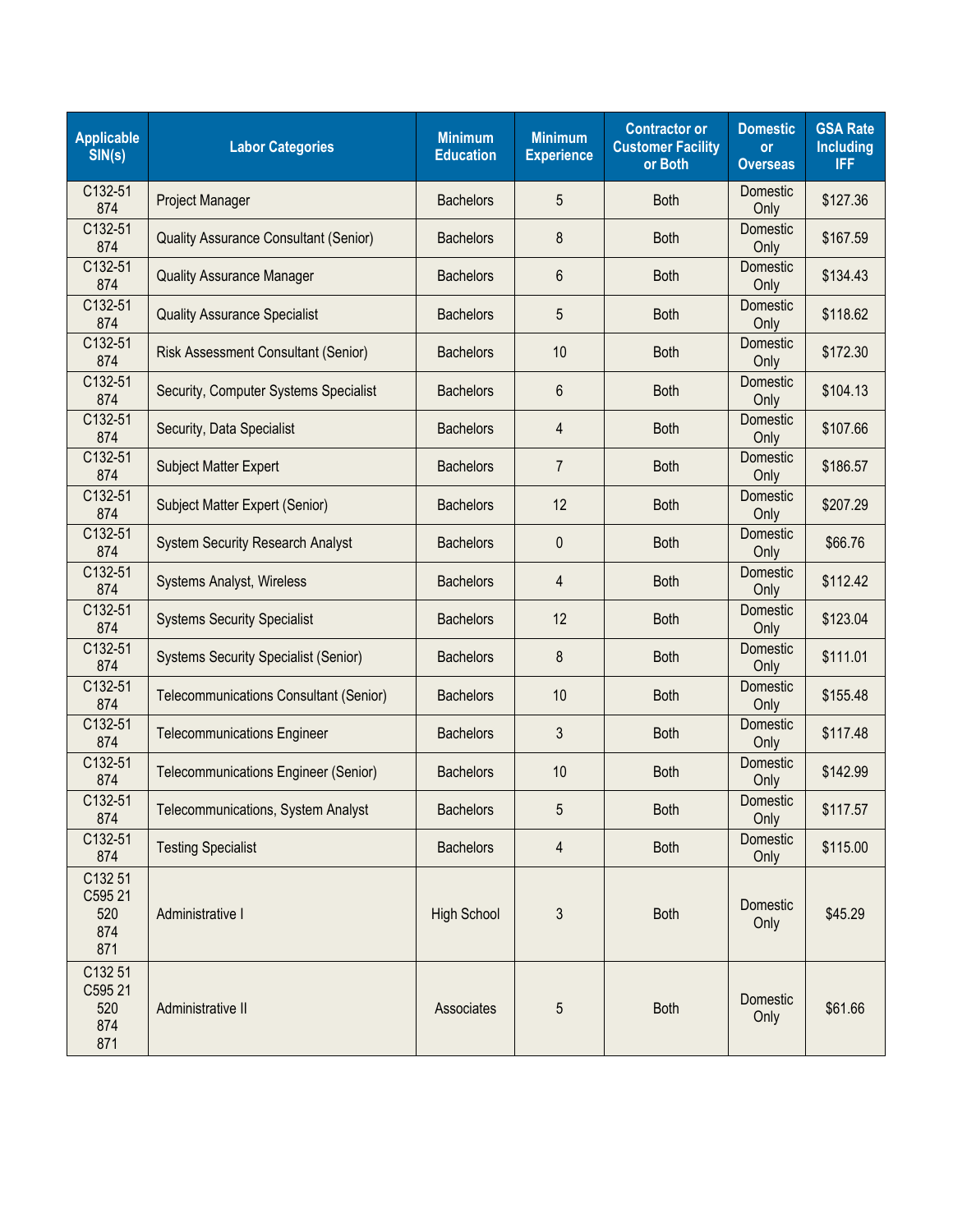| <b>Applicable</b><br>SIN(s)             | <b>Labor Categories</b> | <b>Minimum</b><br><b>Education</b> | <b>Minimum</b><br><b>Experience</b> | <b>Contractor or</b><br><b>Customer Facility</b><br>or Both | <b>Domestic</b><br>or<br><b>Overseas</b> | <b>GSA Rate</b><br><b>Including</b><br><b>IFF</b> |
|-----------------------------------------|-------------------------|------------------------------------|-------------------------------------|-------------------------------------------------------------|------------------------------------------|---------------------------------------------------|
| C132 51<br>C595 21<br>520<br>874<br>871 | Administrative III      | Associates                         | 10                                  | <b>Both</b>                                                 | Domestic<br>Only                         | \$77.63                                           |
| C132 51<br>C595 21<br>520<br>874<br>871 | Analyst II              | <b>Bachelors</b>                   | 3                                   | <b>Both</b>                                                 | Domestic<br>Only                         | \$104.71                                          |
| C132 51<br>C595 21<br>520<br>874<br>871 | Analyst III             | <b>Bachelors</b>                   | 5                                   | <b>Both</b>                                                 | Domestic<br>Only                         | \$127.47                                          |
| C132 51<br>C595 21<br>520<br>874<br>871 | Analyst IV              | <b>Bachelors</b>                   | $\overline{7}$                      | <b>Both</b>                                                 | Domestic<br>Only                         | \$146.60                                          |
| C132 51<br>874<br>871                   | Programmer I            | Associates                         | $\mathbf 0$                         | <b>Both</b>                                                 | Domestic<br>Only                         | \$98.00                                           |
| C132 51<br>874<br>871                   | Programmer II           | <b>Bachelors</b>                   | 3                                   | <b>Both</b>                                                 | Domestic<br>Only                         | \$104.70                                          |
| C132 51<br>874<br>871                   | Programmer III          | <b>Bachelors</b>                   | 5                                   | <b>Both</b>                                                 | Domestic<br>Only                         | \$117.86                                          |
| C132 51<br>874<br>871                   | Programmer IV           | <b>Bachelors</b>                   | 8                                   | <b>Both</b>                                                 | Domestic<br>Only                         | \$127.47                                          |
| C132 51<br>874<br>871                   | Programmer V            | <b>Bachelors</b>                   | $\bf 8$                             | <b>Both</b>                                                 | Domestic<br>Only                         | \$159.69                                          |
| C132 51<br>C595 21<br>520<br>874<br>871 | Project Manager III     | <b>Bachelors</b>                   | $\overline{2}$                      | Both                                                        | Domestic<br>Only                         | \$177.29                                          |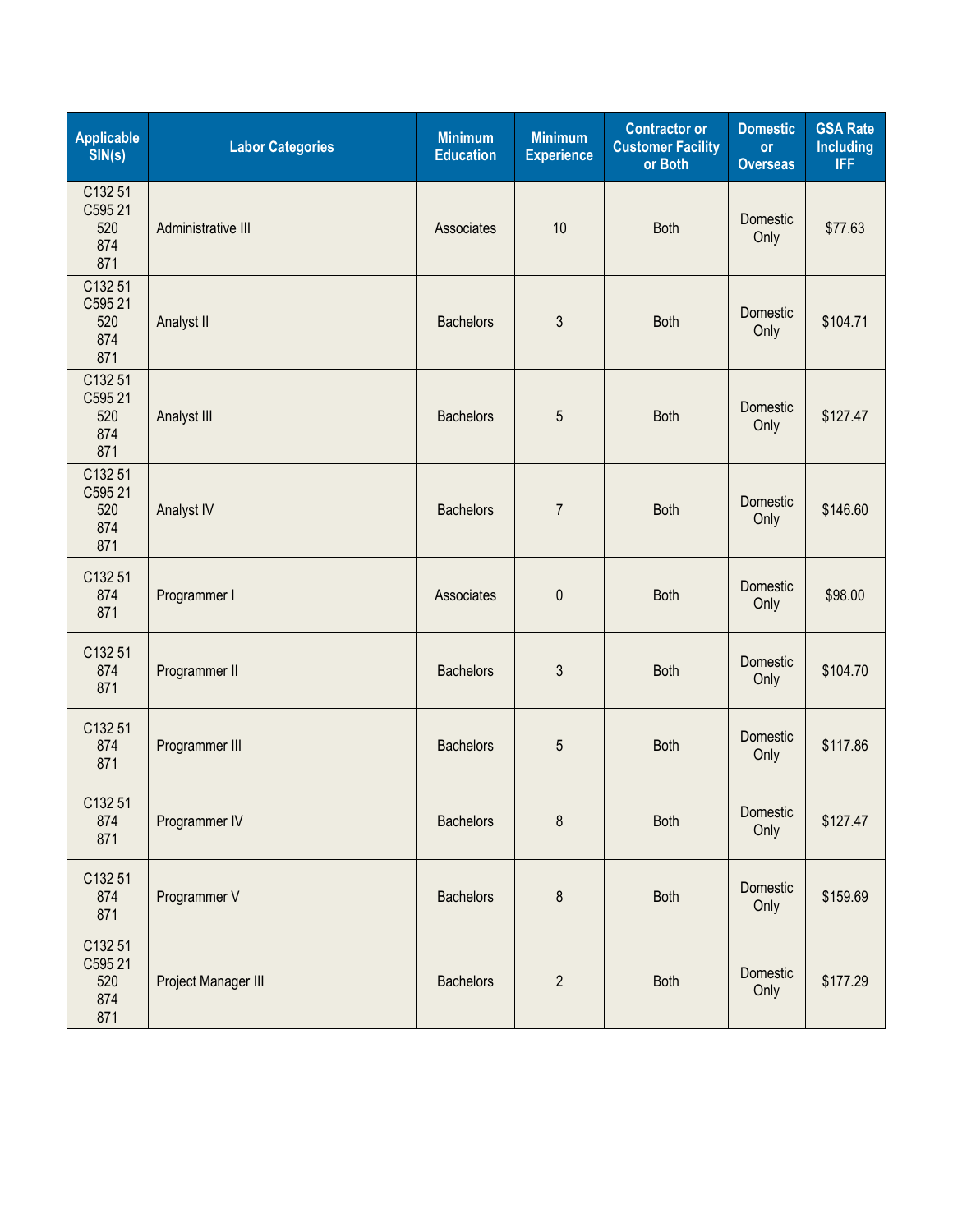| <b>Applicable</b><br>SIN(s)             | <b>Labor Categories</b> | <b>Minimum</b><br><b>Education</b> | <b>Minimum</b><br><b>Experience</b> | <b>Contractor or</b><br><b>Customer Facility</b><br>or Both | <b>Domestic</b><br><b>or</b><br><b>Overseas</b> | <b>GSA Rate</b><br><b>Including</b><br>IFF. |
|-----------------------------------------|-------------------------|------------------------------------|-------------------------------------|-------------------------------------------------------------|-------------------------------------------------|---------------------------------------------|
| C132 51<br>C595 21<br>520<br>874<br>871 | Senior Consultant II    | <b>Bachelors</b>                   | 6                                   | <b>Both</b>                                                 | Domestic<br>Only                                | \$193.46                                    |
| C132 51<br>C595 21<br>520<br>874<br>871 | Senior Consultant III   | <b>Bachelors</b>                   | 8                                   | <b>Both</b>                                                 | Domestic<br>Only                                | \$221.13                                    |
| C132 51<br>C595 21<br>520<br>874<br>871 | Senior Consultant IV    | <b>Masters</b>                     | 12                                  | <b>Both</b>                                                 | Domestic<br>Only                                | \$259.24                                    |
| C132 51<br>C595 21<br>520<br>874<br>871 | Senior Consultant V     | <b>Masters</b>                     | 14                                  | <b>Both</b>                                                 | Domestic<br>Only                                | \$300.01                                    |
| C132 51<br>C595 21<br>520<br>874<br>871 | Senior Consultant VI    | <b>Masters</b>                     | 16                                  | <b>Both</b>                                                 | Domestic<br>Only                                | \$360.01                                    |
| C132 51<br>C595 21<br>520<br>874<br>871 | Senior Consultant VII   | <b>Masters</b>                     | 20                                  | <b>Both</b>                                                 | Domestic<br>Only                                | \$405.40                                    |
| C132 51<br>874<br>871                   | System Architect I      | <b>Bachelors</b>                   | 3                                   | <b>Both</b>                                                 | Domestic<br>Only                                | \$160.58                                    |
| C132 51<br>874<br>871                   | System Architect II     | <b>Bachelors</b>                   | 5                                   | <b>Both</b>                                                 | Domestic<br>Only                                | \$187.40                                    |
| C132 51<br>874<br>871                   | System Engineer I       | <b>Bachelors</b>                   | $\mathbf 0$                         | <b>Both</b>                                                 | Domestic<br>Only                                | \$94.85                                     |
| C132 51<br>874<br>871                   | System Engineer II      | <b>Bachelors</b>                   | $\overline{2}$                      | <b>Both</b>                                                 | Domestic<br>Only                                | \$104.70                                    |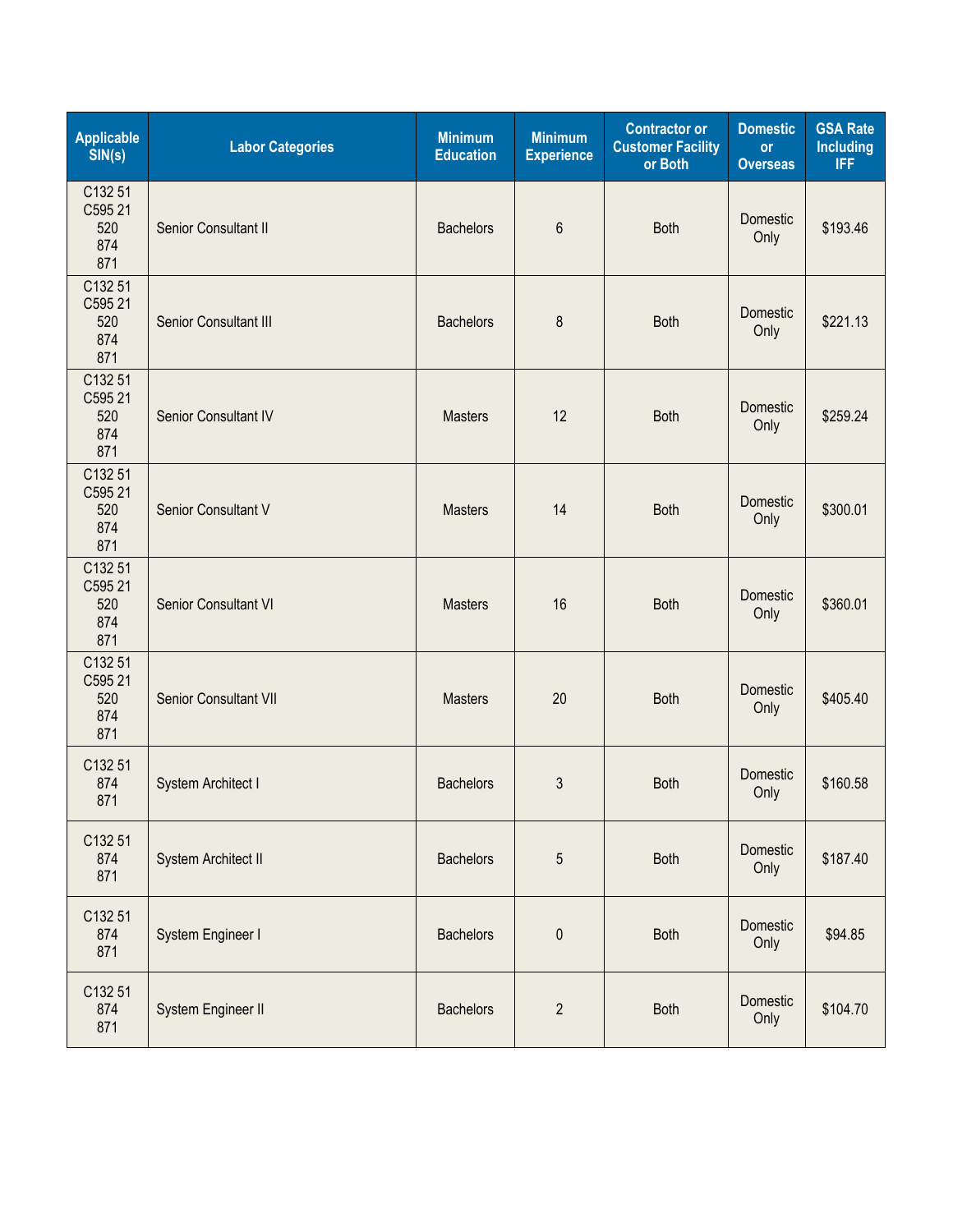| <b>Applicable</b><br>SIN(s)  | <b>Labor Categories</b>                     | <b>Minimum</b><br><b>Education</b> | <b>Minimum</b><br><b>Experience</b> | <b>Contractor or</b><br><b>Customer Facility</b><br>or Both | <b>Domestic</b><br>or<br><b>Overseas</b> | <b>GSA Rate</b><br><b>Including</b><br><b>IFF</b> |
|------------------------------|---------------------------------------------|------------------------------------|-------------------------------------|-------------------------------------------------------------|------------------------------------------|---------------------------------------------------|
| C132 51<br>874<br>871        | System Engineer III                         | <b>Bachelors</b>                   | 5                                   | <b>Both</b>                                                 | Domestic<br>Only                         | \$127.47                                          |
| C132 51<br>874<br>871        | System Engineer IV                          | <b>Bachelors</b>                   | 8                                   | <b>Both</b>                                                 | Domestic<br>Only                         | \$142.13                                          |
| C132 51<br>874<br>871        | System Engineer V                           | <b>Bachelors</b>                   | 8                                   | <b>Both</b>                                                 | Domestic<br>Only                         | \$159.45                                          |
| C132 51<br>520<br>874<br>871 | <b>Business Subject Matter Specialist</b>   | <b>Bachelors</b>                   | 5                                   | <b>Customer Facility</b>                                    | Domestic<br>Only                         | \$156.95                                          |
| C132 51<br>520<br>874<br>871 | <b>Business Systems Analyst - Mid-Level</b> | <b>Bachelors</b>                   | $\overline{2}$                      | <b>Customer Facility</b>                                    | Domestic<br>Only                         | \$100.18                                          |
| C132 51<br>520<br>874<br>871 | <b>Business Systems Analyst - Senior</b>    | <b>Bachelors</b>                   | 5                                   | <b>Customer Facility</b>                                    | Domestic<br>Only                         | \$121.21                                          |
| C132 51<br>520<br>874<br>871 | <b>Business Systems Specialist</b>          | <b>Bachelors</b>                   | 5                                   | <b>Customer Facility</b>                                    | Domestic<br>Only                         | \$123.99                                          |
| C132 51<br>874<br>871        | <b>Chief Information Security Officer</b>   | <b>Bachelors</b>                   | 6                                   | <b>Customer Facility</b>                                    | Domestic<br>Only                         | \$163.12                                          |
| C132 51<br>874<br>871        | Client/Server Database Manager              | <b>Bachelors</b>                   | 6                                   | <b>Customer Facility</b>                                    | Domestic<br>Only                         | \$116.95                                          |
| C132 51<br>874<br>871        | Client/Server Network Architect             | <b>Bachelors</b>                   | 6                                   | <b>Customer Facility</b>                                    | Domestic<br>Only                         | \$124.17                                          |
| C132 51<br>874<br>871        | <b>Client/Server Support Analyst</b>        | <b>Bachelors</b>                   | $\overline{2}$                      | <b>Customer Facility</b>                                    | Domestic<br>Only                         | \$83.49                                           |
| C132 51<br>874<br>871        | <b>Communications Analyst - Mid-Level</b>   | <b>Bachelors</b>                   | $\overline{2}$                      | <b>Customer Facility</b>                                    | Domestic<br>Only                         | \$61.65                                           |
| C132 51<br>874<br>871        | <b>Communications Analyst - Senior</b>      | <b>Bachelors</b>                   | 5                                   | <b>Customer Facility</b>                                    | Domestic<br>Only                         | \$88.29                                           |
| C132 51<br>874<br>871        | <b>Communications Facility Engineer</b>     | <b>Bachelors</b>                   | $\overline{2}$                      | <b>Customer Facility</b>                                    | Domestic<br>Only                         | \$101.90                                          |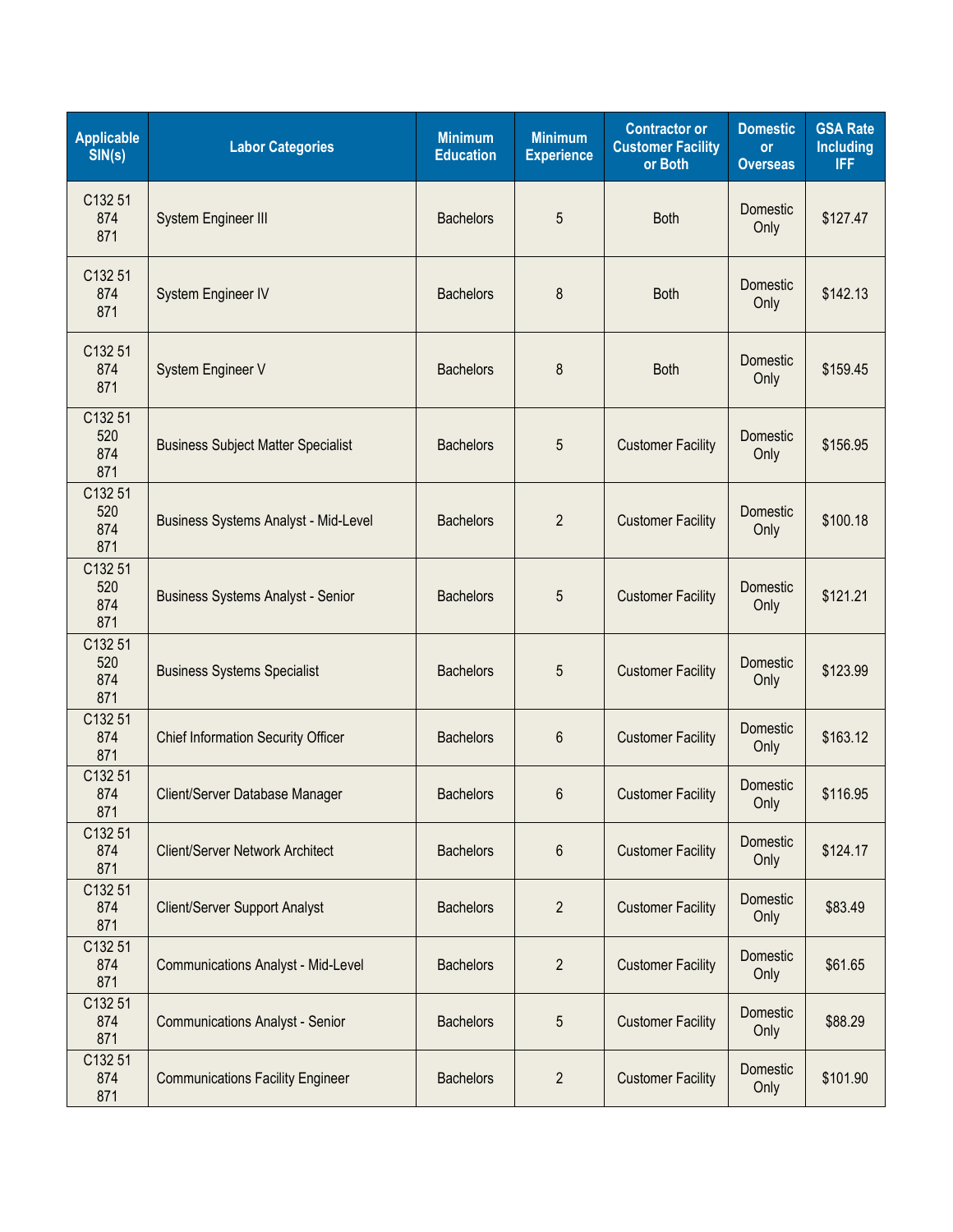| <b>Applicable</b><br>SIN(s) | <b>Labor Categories</b>                                    | <b>Minimum</b><br><b>Education</b> | <b>Minimum</b><br><b>Experience</b> | <b>Contractor or</b><br><b>Customer Facility</b><br>or Both | <b>Domestic</b><br><b>or</b><br><b>Overseas</b> | <b>GSA Rate</b><br><b>Including</b><br><b>IFF</b> |
|-----------------------------|------------------------------------------------------------|------------------------------------|-------------------------------------|-------------------------------------------------------------|-------------------------------------------------|---------------------------------------------------|
| C132 51<br>874<br>871       | <b>Communications Installer</b>                            | <b>Bachelors</b>                   | $\overline{2}$                      | <b>Customer Facility</b>                                    | <b>Domestic</b><br>Only                         | \$63.16                                           |
| C132 51<br>874<br>871       | <b>Communications Transmission Engineer</b>                | <b>Bachelors</b>                   | $\overline{2}$                      | <b>Customer Facility</b>                                    | Domestic<br>Only                                | \$100.55                                          |
| C132 51<br>874<br>871       | <b>Computer Operations Manager</b>                         | <b>Bachelors</b>                   | 6                                   | <b>Customer Facility</b>                                    | Domestic<br>Only                                | \$103.24                                          |
| C132 51<br>874<br>871       | Consultant                                                 | <b>Bachelors</b>                   | 6                                   | <b>Customer Facility</b>                                    | Domestic<br>Only                                | \$169.76                                          |
| C132 51<br>874<br>871       | Data Architect                                             | <b>Bachelors</b>                   | 6                                   | <b>Customer Facility</b>                                    | Domestic<br>Only                                | \$138.24                                          |
| C132 51<br>874<br>871       | Data Communications Manager - Planning<br>& Implementation | <b>Bachelors</b>                   | 8                                   | <b>Customer Facility</b>                                    | Domestic<br>Only                                | \$116.90                                          |
| C132 51<br>874<br>871       | Data Entry Supervisor                                      | <b>Bachelors</b>                   | $\overline{2}$                      | <b>Customer Facility</b>                                    | Domestic<br>Only                                | \$70.17                                           |
| C132 51<br>874<br>871       | Data Security Administration Manager                       | <b>Bachelors</b>                   | 6                                   | <b>Customer Facility</b>                                    | <b>Domestic</b><br>Only                         | \$134.73                                          |
| C132 51<br>874<br>871       | Data Security Analyst - Mid-Level                          | <b>Bachelors</b>                   | $\overline{2}$                      | <b>Customer Facility</b>                                    | Domestic<br>Only                                | \$104.70                                          |
| C132 51<br>874<br>871       | Data Security Analyst - Senior                             | <b>Bachelors</b>                   | 5                                   | <b>Customer Facility</b>                                    | Domestic<br>Only                                | \$117.94                                          |
| C132 51<br>874<br>871       | Data Warehousing Administrator                             | <b>Bachelors</b>                   | 3                                   | <b>Customer Facility</b>                                    | Domestic<br>Only                                | \$101.72                                          |
| C132 51<br>874<br>871       | Data Warehousing Analyst                                   | <b>Bachelors</b>                   | $\overline{2}$                      | <b>Customer Facility</b>                                    | Domestic<br>Only                                | \$91.45                                           |
| C132 51<br>874<br>871       | Data Warehousing Programmer                                | <b>Bachelors</b>                   | $\overline{2}$                      | <b>Customer Facility</b>                                    | Domestic<br>Only                                | \$91.45                                           |
| C132 51<br>874<br>871       | Data Warehousing Project Manager                           | <b>Bachelors</b>                   | 5                                   | <b>Customer Facility</b>                                    | Domestic<br>Only                                | \$132.99                                          |
| C132 51<br>874<br>871       | Data/Configuration Management Specialist                   | <b>Bachelors</b>                   | 5                                   | <b>Customer Facility</b>                                    | Domestic<br>Only                                | \$109.20                                          |
| C132 51<br>874<br>871       | Database Administrator                                     | <b>Bachelors</b>                   | $\overline{2}$                      | <b>Customer Facility</b>                                    | Domestic<br>Only                                | \$99.21                                           |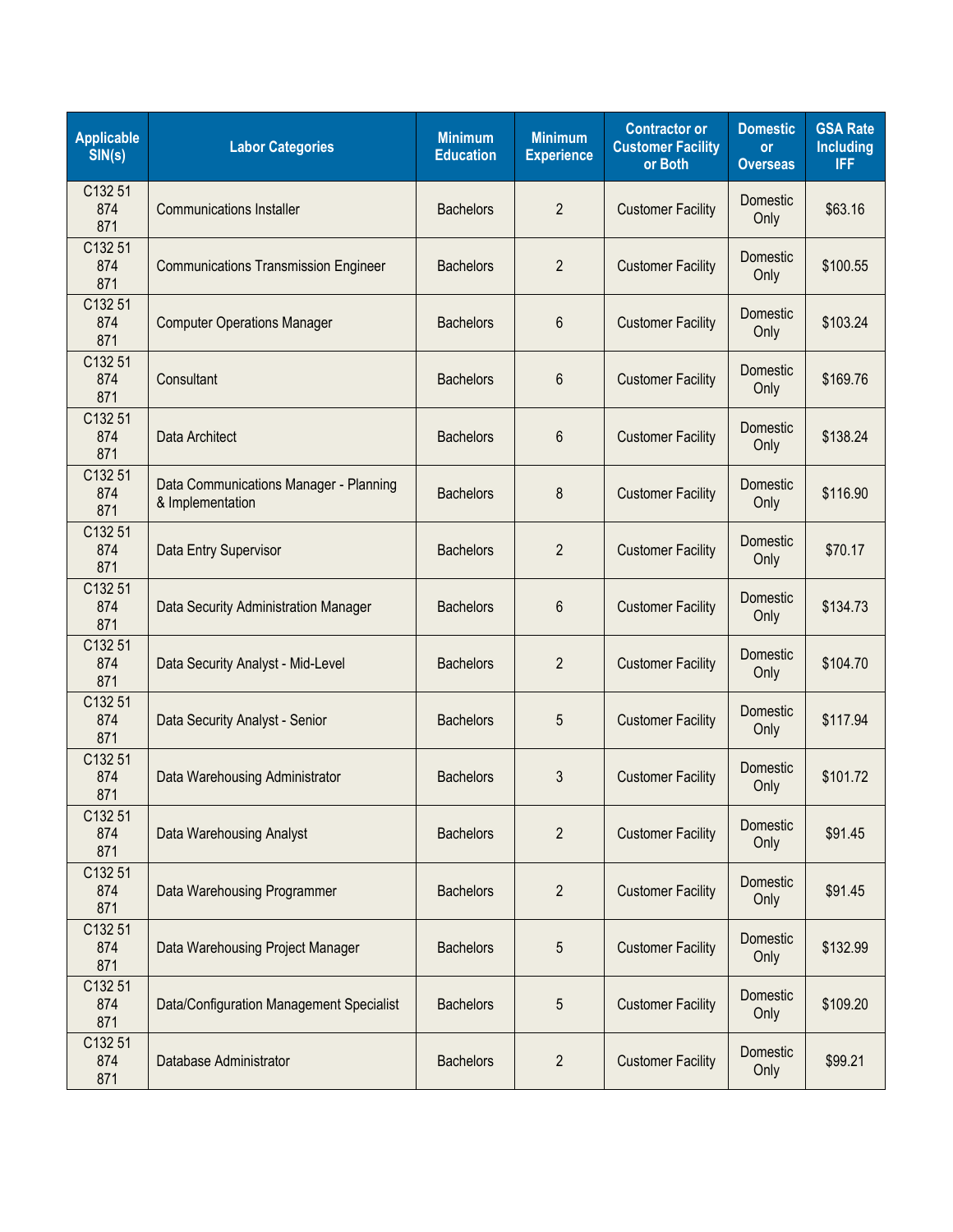| <b>Applicable</b><br>SIN(s)  | <b>Labor Categories</b>                      | <b>Minimum</b><br><b>Education</b> | <b>Minimum</b><br><b>Experience</b> | <b>Contractor or</b><br><b>Customer Facility</b><br>or Both | <b>Domestic</b><br><b>or</b><br><b>Overseas</b> | <b>GSA Rate</b><br><b>Including</b><br><b>IFF</b> |
|------------------------------|----------------------------------------------|------------------------------------|-------------------------------------|-------------------------------------------------------------|-------------------------------------------------|---------------------------------------------------|
| C132 51<br>874<br>871        | Database Analyst/ Programmer - Mid-Level     | <b>Bachelors</b>                   | $\overline{2}$                      | <b>Customer Facility</b>                                    | Domestic<br>Only                                | \$101.44                                          |
| C132 51<br>874<br>871        | Database Analyst/ Programmer - Senior        | <b>Bachelors</b>                   | 3                                   | <b>Customer Facility</b>                                    | Domestic<br>Only                                | \$120.87                                          |
| C132 51<br>874<br>871        | Disaster Recovery Administrator              | <b>Bachelors</b>                   | 5                                   | <b>Customer Facility</b>                                    | Domestic<br>Only                                | \$118.75                                          |
| C132 51<br>874<br>871        | <b>Disaster Recovery Analyst</b>             | <b>Bachelors</b>                   | 5                                   | <b>Customer Facility</b>                                    | Domestic<br>Only                                | \$106.97                                          |
| C132 51<br>874<br>871        | Documentation Specialist - Mid-Level         | <b>Bachelors</b>                   | $\overline{2}$                      | <b>Customer Facility</b>                                    | Domestic<br>Only                                | \$72.35                                           |
| C132 51<br>874<br>871        | Documentation Specialist - Senior            | <b>Bachelors</b>                   | 5                                   | <b>Customer Facility</b>                                    | Domestic<br>Only                                | \$87.04                                           |
| C132 51<br>520<br>874<br>871 | E-Business Manager                           | <b>Bachelors</b>                   | 6                                   | <b>Customer Facility</b>                                    | Domestic<br>Only                                | \$119.77                                          |
| C132 51<br>874<br>871        | Electronic Data Interchange (EDI) Manager    | <b>Bachelors</b>                   | 6                                   | <b>Customer Facility</b>                                    | Domestic<br>Only                                | \$112.56                                          |
| C132 51<br>874<br>871        | Electronic Data Interchange (EDI) Specialist | <b>Bachelors</b>                   | 5                                   | <b>Customer Facility</b>                                    | Domestic<br>Only                                | \$88.25                                           |
| C132 51<br>874<br>871        | Electronic Mail Coordinator                  | <b>Bachelors</b>                   | $\overline{2}$                      | <b>Customer Facility</b>                                    | Domestic<br>Only                                | \$74.22                                           |
| C132 51<br>874<br>871        | <b>Engineering Subject Matter Specialist</b> | <b>Bachelors</b>                   | 5                                   | <b>Customer Facility</b>                                    | Domestic<br>Only                                | \$158.41                                          |
| C132 51<br>874<br>871        | <b>ERP Business/Architectural Specialist</b> | <b>Bachelors</b>                   | 5                                   | <b>Customer Facility</b>                                    | Domestic<br>Only                                | \$147.12                                          |
| C132 51<br>874<br>871        | <b>ERP Business Analyst - Mid-Level</b>      | <b>Bachelors</b>                   | $\overline{2}$                      | <b>Customer Facility</b>                                    | Domestic<br>Only                                | \$113.53                                          |
| C132 51<br>874<br>871        | <b>ERP Business Analyst - Senior</b>         | <b>Bachelors</b>                   | 5                                   | <b>Customer Facility</b>                                    | Domestic<br>Only                                | \$136.13                                          |
| C132 51<br>874<br>871        | <b>ERP Programmer</b>                        | <b>Bachelors</b>                   | $\overline{2}$                      | <b>Customer Facility</b>                                    | Domestic<br>Only                                | \$116.41                                          |
| C132 51<br>874<br>871        | <b>Groupware Specialist</b>                  | <b>Bachelors</b>                   | $\overline{2}$                      | <b>Customer Facility</b>                                    | Domestic<br>Only                                | \$92.50                                           |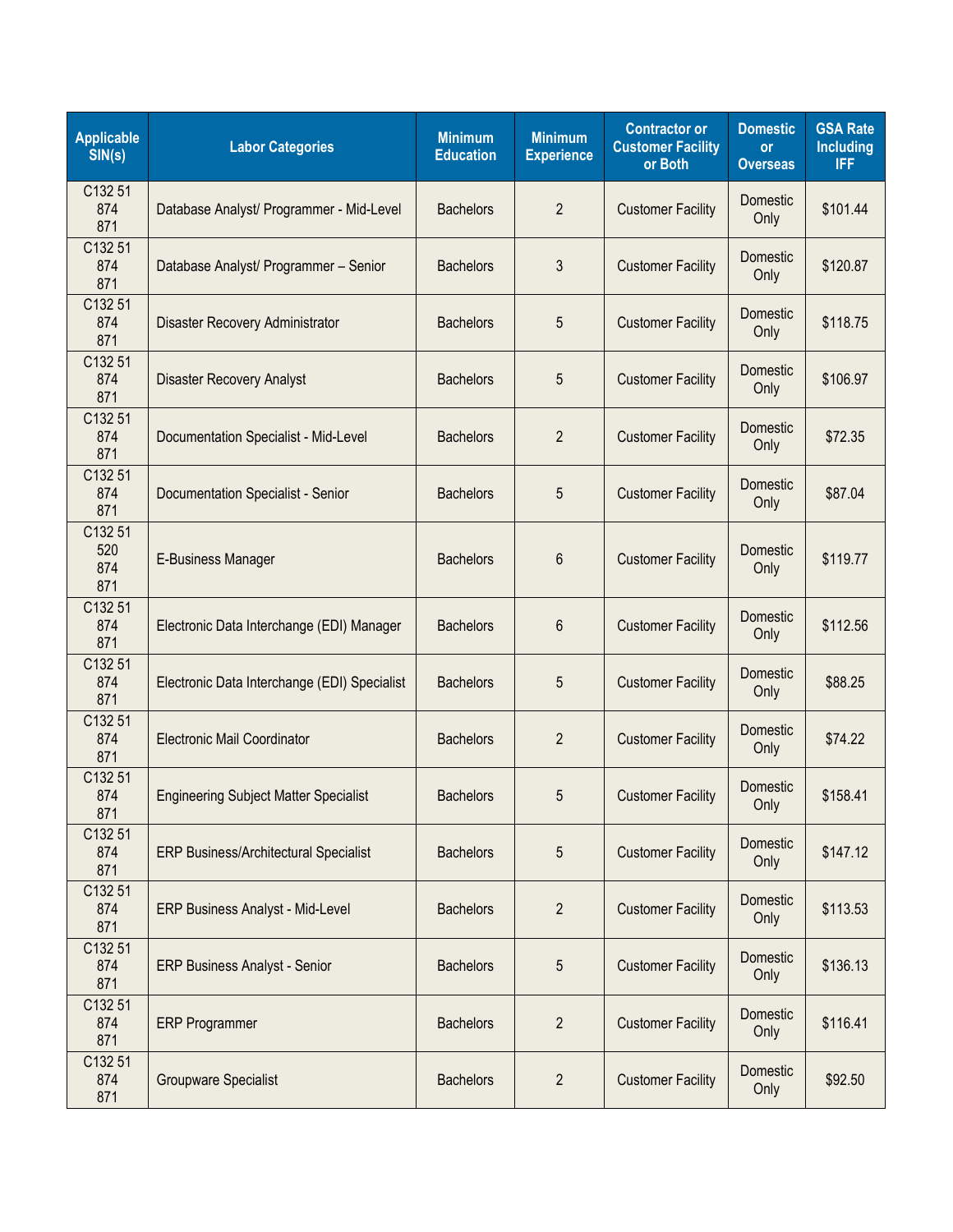| <b>Applicable</b><br>SIN(s) | <b>Labor Categories</b>                                | <b>Minimum</b><br><b>Education</b> | <b>Minimum</b><br><b>Experience</b> | <b>Contractor or</b><br><b>Customer Facility</b><br>or Both | <b>Domestic</b><br><b>or</b><br><b>Overseas</b> | <b>GSA Rate</b><br><b>Including</b><br><b>IFF</b> |
|-----------------------------|--------------------------------------------------------|------------------------------------|-------------------------------------|-------------------------------------------------------------|-------------------------------------------------|---------------------------------------------------|
| C132 51<br>874<br>871       | Help Desk Coordinator - Mid-Level                      | <b>High School</b>                 | $\overline{2}$                      | <b>Customer Facility</b>                                    | <b>Domestic</b><br>Only                         | \$53.61                                           |
| C132 51<br>874<br>871       | Help Desk Coordinator - Senior                         | <b>Bachelors</b>                   | 5                                   | <b>Customer Facility</b>                                    | Domestic<br>Only                                | \$62.88                                           |
| C132 51<br>874<br>871       | Help Desk Specialist                                   | <b>High School</b>                 | $\overline{2}$                      | <b>Customer Facility</b>                                    | Domestic<br>Only                                | \$67.96                                           |
| C132 51<br>874<br>871       | Help Desk Support Services Specialist -<br>Mid-Level   | <b>High School</b>                 | $\overline{2}$                      | <b>Customer Facility</b>                                    | Domestic<br>Only                                | \$69.57                                           |
| C132 51<br>874<br>871       | Help Desk Support Services Specialist -<br>Senior      | <b>Bachelors</b>                   | 5                                   | <b>Customer Facility</b>                                    | Domestic<br>Only                                | \$81.89                                           |
| C132 51<br>874<br>871       | Information Assurance Development<br>Engineer          | <b>Bachelors</b>                   | 5                                   | <b>Customer Facility</b>                                    | Domestic<br>Only                                | \$125.22                                          |
| C132 51<br>874<br>871       | <b>Information Assurance Engineer</b>                  | <b>Bachelors</b>                   | 5                                   | <b>Customer Facility</b>                                    | Domestic<br>Only                                | \$127.73                                          |
| C132 51<br>874<br>871       | <b>Information Assurance Network Specialist</b>        | <b>Bachelors</b>                   | 5                                   | <b>Customer Facility</b>                                    | <b>Domestic</b><br>Only                         | \$113.20                                          |
| C132 51<br>874<br>871       | Information Assurance Systems/Network<br>Specialist    | <b>Bachelors</b>                   | 5                                   | <b>Customer Facility</b>                                    | Domestic<br>Only                                | \$114.01                                          |
| C132 51<br>874<br>871       | <b>Information Center Consultant</b>                   | <b>Bachelors</b>                   | 6                                   | <b>Customer Facility</b>                                    | Domestic<br>Only                                | \$117.48                                          |
| C132 51<br>874<br>871       | <b>Information Center Specialist</b>                   | <b>Bachelors</b>                   | 5                                   | <b>Customer Facility</b>                                    | Domestic<br>Only                                | \$91.68                                           |
| C132 51<br>874<br>871       | <b>Information Security Business Analyst</b>           | <b>Bachelors</b>                   | $\overline{2}$                      | <b>Customer Facility</b>                                    | Domestic<br>Only                                | \$119.36                                          |
| C132 51<br>874<br>871       | <b>Information Services Consultant</b>                 | <b>Bachelors</b>                   | 6                                   | <b>Customer Facility</b>                                    | Domestic<br>Only                                | \$144.26                                          |
| C132 51<br>874<br>871       | Information Systems Auditor - Mid-Level                | <b>Bachelors</b>                   | $\overline{2}$                      | <b>Customer Facility</b>                                    | Domestic<br>Only                                | \$106.97                                          |
| C132 51<br>874<br>871       | Information Systems Auditor - Senior                   | <b>Bachelors</b>                   | 5                                   | <b>Customer Facility</b>                                    | Domestic<br>Only                                | \$121.82                                          |
| C132 51<br>874<br>871       | Information Systems Training Specialist -<br>Mid-Level | <b>Bachelors</b>                   | $\overline{2}$                      | <b>Customer Facility</b>                                    | Domestic<br>Only                                | \$85.73                                           |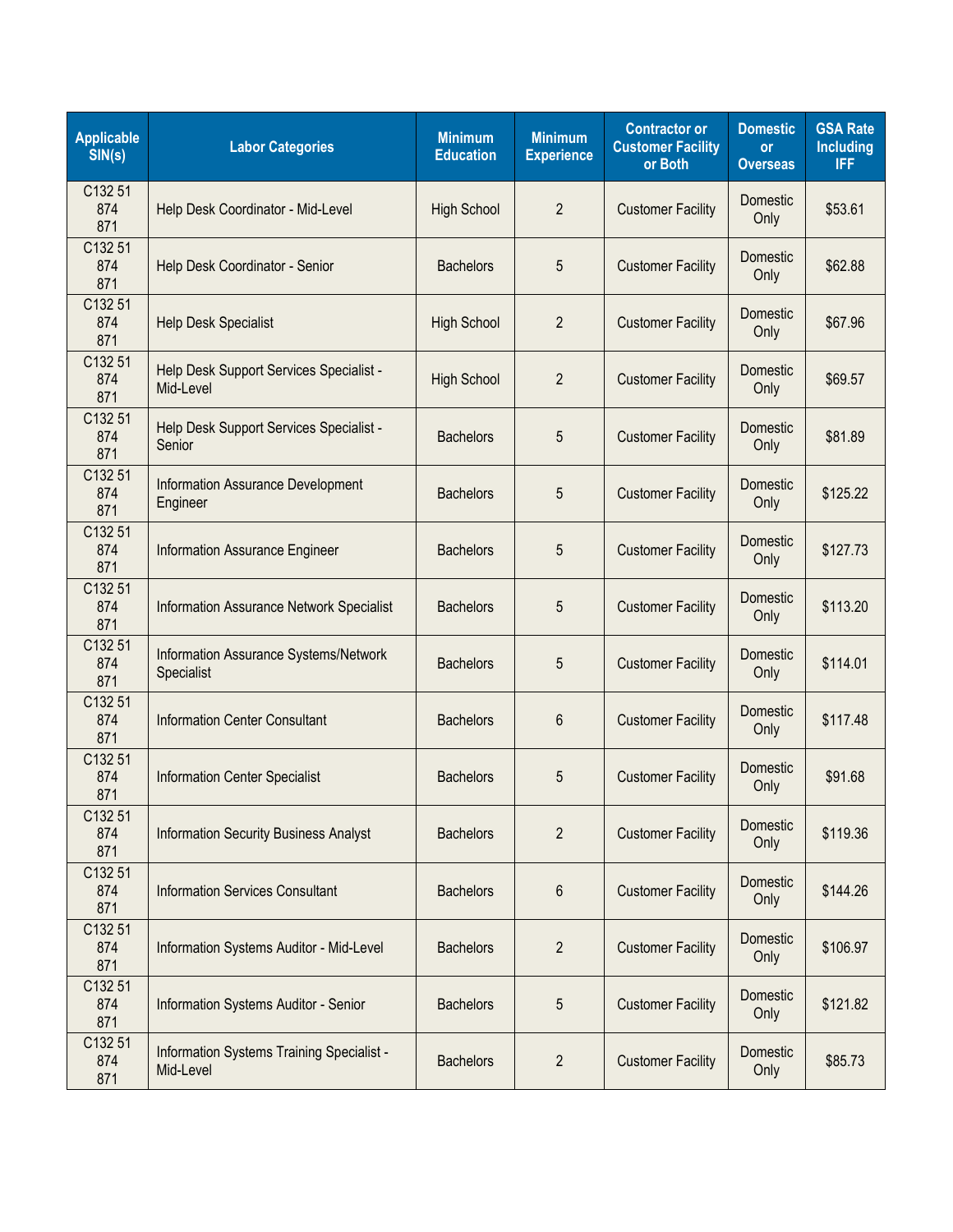| <b>Applicable</b><br>SIN(s) | <b>Labor Categories</b>                              | <b>Minimum</b><br><b>Education</b> | <b>Minimum</b><br><b>Experience</b> | <b>Contractor or</b><br><b>Customer Facility</b><br>or Both | <b>Domestic</b><br><b>or</b><br><b>Overseas</b> | <b>GSA Rate</b><br><b>Including</b><br><b>IFF</b> |
|-----------------------------|------------------------------------------------------|------------------------------------|-------------------------------------|-------------------------------------------------------------|-------------------------------------------------|---------------------------------------------------|
| C132 51<br>874<br>871       | Information Systems Training Specialist -<br>Senior  | <b>Bachelors</b>                   | 5                                   | <b>Customer Facility</b>                                    | Domestic<br>Only                                | \$105.66                                          |
| C132 51<br>874<br>871       | <b>Internal Communications Systems</b><br>Consultant | <b>Bachelors</b>                   | 8                                   | <b>Customer Facility</b>                                    | Domestic<br>Only                                | \$111.63                                          |
| C132 51<br>874<br>871       | <b>IT Subject Matter Specialist</b>                  | <b>Bachelors</b>                   | 5                                   | <b>Customer Facility</b>                                    | Domestic<br>Only                                | \$195.61                                          |
| C132 51<br>874<br>871       | <b>LAN Administrator - Mid-Level</b>                 | <b>Bachelors</b>                   | $\overline{2}$                      | <b>Customer Facility</b>                                    | Domestic<br>Only                                | \$80.38                                           |
| C132 51<br>874<br>871       | <b>LAN Administrator - Senior</b>                    | <b>Bachelors</b>                   | 5                                   | <b>Customer Facility</b>                                    | Domestic<br>Only                                | \$96.12                                           |
| C132 51<br>874<br>871       | <b>LAN/WAN Administrator</b>                         | <b>Bachelors</b>                   | $\overline{2}$                      | <b>Customer Facility</b>                                    | Domestic<br>Only                                | \$88.04                                           |
| C132 51<br>874<br>871       | <b>LAN/WAN Integrator</b>                            | <b>Bachelors</b>                   | $\overline{2}$                      | <b>Customer Facility</b>                                    | Domestic<br>Only                                | \$101.19                                          |
| C132 51<br>874<br>871       | <b>LAN/WAN/MAN Administrator</b>                     | <b>Bachelors</b>                   | $\overline{2}$                      | <b>Customer Facility</b>                                    | <b>Domestic</b><br>Only                         | \$93.17                                           |
| C132 51<br>874<br>871       | <b>Operations Manager - Data</b><br>Communications   | <b>Bachelors</b>                   | 6                                   | <b>Customer Facility</b>                                    | Domestic<br>Only                                | \$109.26                                          |
| C132 51<br>874<br>871       | <b>Operations Manager - Voice</b><br>Communications  | <b>Bachelors</b>                   | 6                                   | <b>Customer Facility</b>                                    | Domestic<br>Only                                | \$108.23                                          |
| C132 51<br>874<br>871       | <b>Operations Systems Manager</b>                    | <b>Bachelors</b>                   | 6                                   | <b>Customer Facility</b>                                    | Domestic<br>Only                                | \$115.43                                          |
| C132 51<br>874<br>871       | <b>Operations/ Technical Support Manager</b>         | <b>Bachelors</b>                   | 6                                   | <b>Customer Facility</b>                                    | Domestic<br>Only                                | \$102.28                                          |
| C132 51<br>874<br>871       | Operations/Network LAN Administrator                 | <b>Bachelors</b>                   | $\overline{2}$                      | <b>Customer Facility</b>                                    | Domestic<br>Only                                | \$87.43                                           |
| C132 51<br>874<br>871       | <b>Operations/Technical Support Analyst</b>          | <b>Bachelors</b>                   | $\overline{2}$                      | <b>Customer Facility</b>                                    | Domestic<br>Only                                | \$86.72                                           |
| C132 51<br>874<br>871       | <b>PC Products Analyst</b>                           | <b>Bachelors</b>                   | $\overline{2}$                      | <b>Customer Facility</b>                                    | Domestic<br>Only                                | \$71.89                                           |
| C132 51<br>874<br>871       | PC Systems Specialist                                | <b>Bachelors</b>                   | 5                                   | <b>Customer Facility</b>                                    | Domestic<br>Only                                | \$74.63                                           |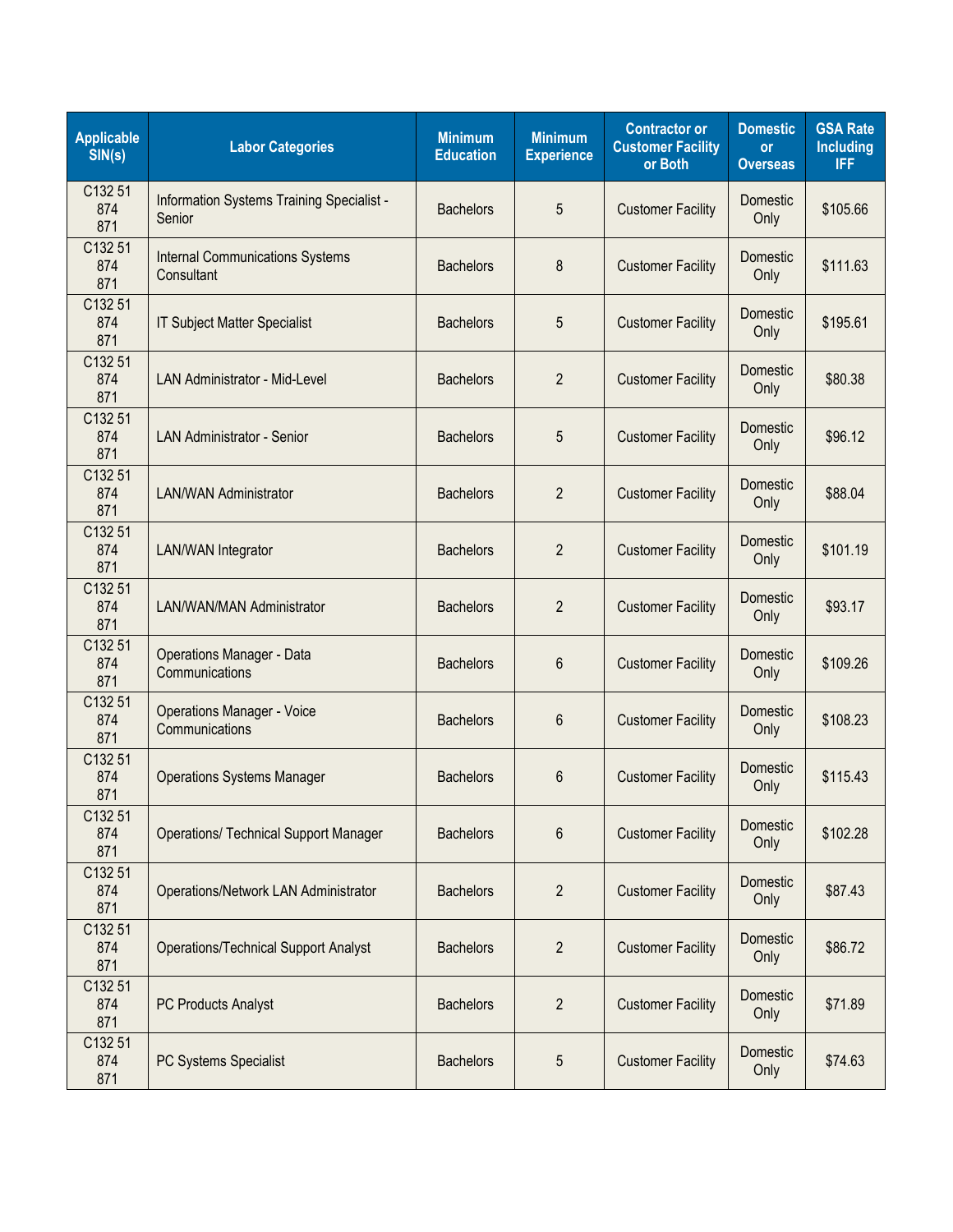| <b>Applicable</b><br>SIN(s) | <b>Labor Categories</b>                             | <b>Minimum</b><br><b>Education</b> | <b>Minimum</b><br><b>Experience</b> | <b>Contractor or</b><br><b>Customer Facility</b><br>or Both | <b>Domestic</b><br><b>or</b><br><b>Overseas</b> | <b>GSA Rate</b><br><b>Including</b><br><b>IFF</b> |
|-----------------------------|-----------------------------------------------------|------------------------------------|-------------------------------------|-------------------------------------------------------------|-------------------------------------------------|---------------------------------------------------|
| C132 51<br>874<br>871       | PC/LAN Mgmt Analyst - Mid-Level                     | <b>Bachelors</b>                   | $\overline{2}$                      | <b>Customer Facility</b>                                    | Domestic<br>Only                                | \$79.78                                           |
| C132 51<br>874<br>871       | PC/LAN Mgmt Analyst - Senior                        | <b>Bachelors</b>                   | 5                                   | <b>Customer Facility</b>                                    | Domestic<br>Only                                | \$94.11                                           |
| C132 51<br>874<br>871       | Project Engineer                                    | <b>Bachelors</b>                   | 4                                   | <b>Customer Facility</b>                                    | Domestic<br>Only                                | \$128.33                                          |
| C132 51<br>874<br>871       | Quality Assurance Analyst - Mid-Level               | <b>Bachelors</b>                   | $\overline{2}$                      | <b>Customer Facility</b>                                    | Domestic<br>Only                                | \$90.57                                           |
| C132 51<br>874<br>871       | Quality Assurance Analyst - Senior                  | <b>Bachelors</b>                   | 5                                   | <b>Customer Facility</b>                                    | <b>Domestic</b><br>Only                         | \$109.64                                          |
| C132 51<br>874<br>871       | <b>Security Coordinator</b>                         | <b>Bachelors</b>                   | $\overline{2}$                      | <b>Customer Facility</b>                                    | Domestic<br>Only                                | \$101.10                                          |
| C132 51<br>874<br>871       | Site Manager                                        | <b>Bachelors</b>                   | 6                                   | <b>Customer Facility</b>                                    | Domestic<br>Only                                | \$114.38                                          |
| C132 51<br>874<br>871       | Software Architect                                  | <b>Bachelors</b>                   | 6                                   | <b>Customer Facility</b>                                    | Domestic<br>Only                                | \$147.49                                          |
| C132 51<br>874<br>871       | Software Developer - Mid-Level                      | <b>Bachelors</b>                   | $\overline{2}$                      | <b>Customer Facility</b>                                    | Domestic<br>Only                                | \$100.35                                          |
| C132 51<br>874<br>871       | Software Developer - Senior                         | <b>Bachelors</b>                   | 5                                   | <b>Customer Facility</b>                                    | Domestic<br>Only                                | \$123.08                                          |
| C132 51<br>874<br>871       | <b>Strategic Planner</b>                            | <b>Bachelors</b>                   | $\overline{2}$                      | <b>Customer Facility</b>                                    | Domestic<br>Only                                | \$130.17                                          |
| C132 51<br>874<br>871       | Systems Administrator - Mid-Level                   | <b>Bachelors</b>                   | $\overline{2}$                      | <b>Customer Facility</b>                                    | Domestic<br>Only                                | \$86.06                                           |
| C132 51<br>874<br>871       | Systems Administrator - Senior                      | <b>Bachelors</b>                   | 5                                   | <b>Customer Facility</b>                                    | Domestic<br>Only                                | \$97.17                                           |
| C132 51<br>874<br>871       | Systems Analysis and Programming<br><b>Director</b> | <b>Bachelors</b>                   | 8                                   | <b>Customer Facility</b>                                    | Domestic<br>Only                                | \$144.01                                          |
| C132 51<br>874<br>871       | <b>Systems Management Technologist</b>              | <b>Bachelors</b>                   | $\overline{2}$                      | <b>Customer Facility</b>                                    | Domestic<br>Only                                | \$63.16                                           |
| C132 51<br>874<br>871       | <b>Technical Editor</b>                             | <b>Bachelors</b>                   | $\overline{2}$                      | <b>Customer Facility</b>                                    | Domestic<br>Only                                | \$82.34                                           |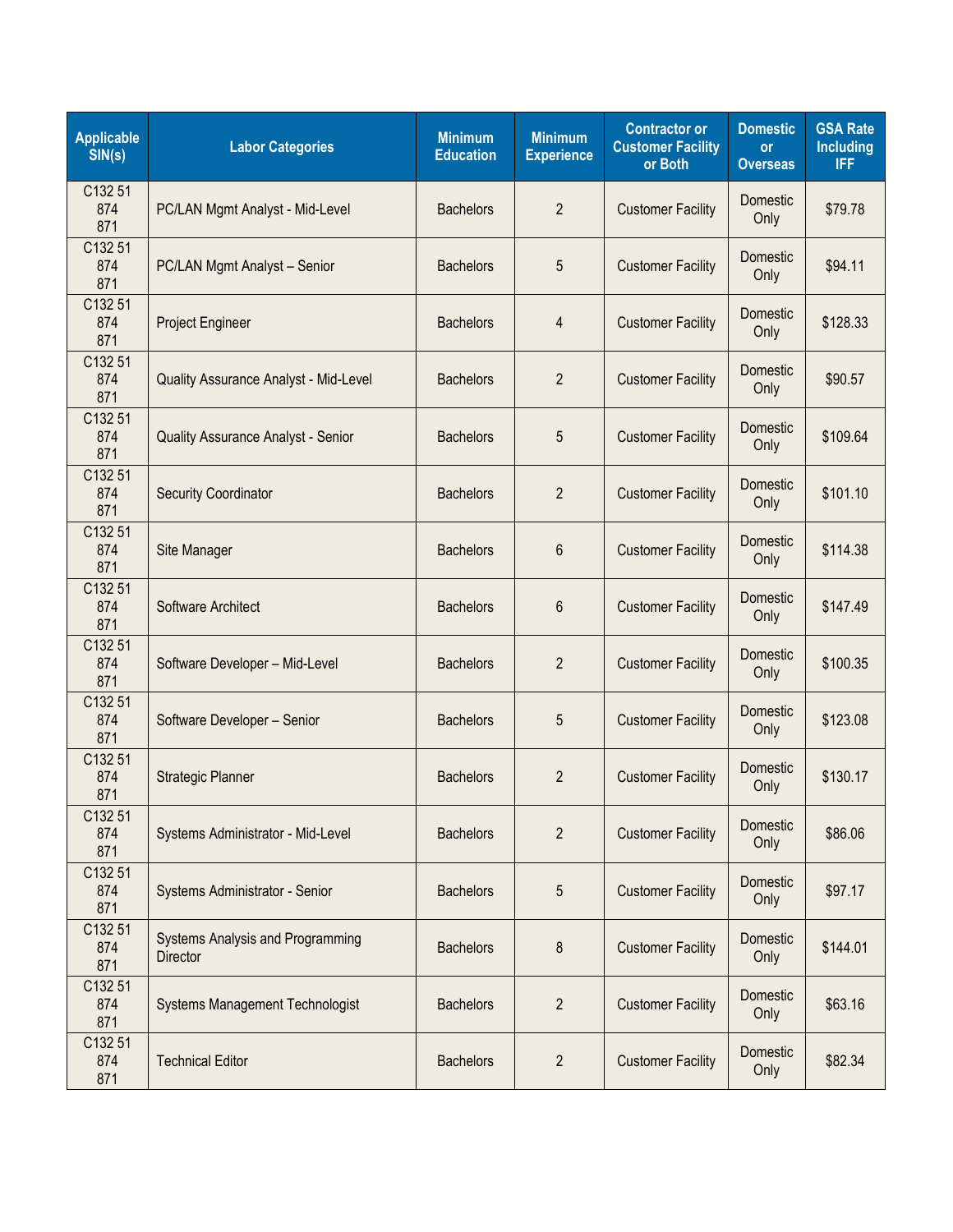| <b>Applicable</b><br>SIN(s)  | <b>Labor Categories</b>                                     | <b>Minimum</b><br><b>Education</b> | <b>Minimum</b><br><b>Experience</b> | <b>Contractor or</b><br><b>Customer Facility</b><br>or Both | <b>Domestic</b><br><b>or</b><br><b>Overseas</b> | <b>GSA Rate</b><br><b>Including</b><br><b>IFF</b> |
|------------------------------|-------------------------------------------------------------|------------------------------------|-------------------------------------|-------------------------------------------------------------|-------------------------------------------------|---------------------------------------------------|
| C132 51<br>874<br>871        | <b>Technical Writer</b>                                     | <b>Bachelors</b>                   | $\overline{2}$                      | <b>Customer Facility</b>                                    | Domestic<br>Only                                | \$80.16                                           |
| C132 51<br>874<br>871        | <b>UNIX Systems Administrator</b>                           | <b>Bachelors</b>                   | $\overline{2}$                      | <b>Customer Facility</b>                                    | Domestic<br>Only                                | \$117.10                                          |
| C132 51<br>874<br>871        | <b>Voice Communications Administrator</b>                   | <b>Bachelors</b>                   | $\overline{2}$                      | <b>Customer Facility</b>                                    | Domestic<br>Only                                | \$83.56                                           |
| C132 51<br>874<br>871        | Voice Communications Manager - Planning<br>& Implementation | <b>Bachelors</b>                   | 8                                   | <b>Customer Facility</b>                                    | Domestic<br>Only                                | \$107.96                                          |
| C132 51<br>874<br>871        | <b>Voice Communications Technician</b>                      | Associates                         | $\overline{2}$                      | <b>Customer Facility</b>                                    | Domestic<br>Only                                | \$63.16                                           |
| C132 51<br>874<br>871        | <b>Web Content Administrator</b>                            | <b>Bachelors</b>                   | $\overline{2}$                      | <b>Customer Facility</b>                                    | Domestic<br>Only                                | \$86.47                                           |
| C132 51<br>874<br>871        | <b>Web Content Analyst</b>                                  | <b>Bachelors</b>                   | $\overline{2}$                      | <b>Customer Facility</b>                                    | Domestic<br>Only                                | \$85.96                                           |
| C132 51<br>874<br>871        | <b>Web Designer</b>                                         | <b>Bachelors</b>                   | $\mathbf{1}$                        | <b>Customer Facility</b>                                    | <b>Domestic</b><br>Only                         | \$85.53                                           |
| C132 51<br>874<br>871        | <b>Web Marketing Manager</b>                                | <b>Bachelors</b>                   | 6                                   | <b>Customer Facility</b>                                    | Domestic<br>Only                                | \$98.05                                           |
| C132 51<br>874<br>871        | <b>Web Operations Manager</b>                               | <b>Bachelors</b>                   | 6                                   | <b>Customer Facility</b>                                    | Domestic<br>Only                                | \$114.10                                          |
| C132 51<br>874<br>871        | Web Project Manager                                         | <b>Bachelors</b>                   | 6                                   | <b>Customer Facility</b>                                    | Domestic<br>Only                                | \$125.83                                          |
| C132 51<br>874<br>871        | <b>Web Security Administrator</b>                           | <b>Bachelors</b>                   | $\overline{2}$                      | <b>Customer Facility</b>                                    | Domestic<br>Only                                | \$103.71                                          |
| C132 51<br>874<br>871        | <b>Web Security Analyst</b>                                 | <b>Bachelors</b>                   | $\overline{2}$                      | <b>Customer Facility</b>                                    | Domestic<br>Only                                | \$102.21                                          |
| C132 51<br>874<br>871        | Web Software Developer                                      | <b>Bachelors</b>                   | $\overline{2}$                      | <b>Customer Facility</b>                                    | Domestic<br>Only                                | \$105.18                                          |
| C132 51<br>874<br>871        | Web Technical Administrator                                 | <b>Bachelors</b>                   | $\overline{2}$                      | <b>Customer Facility</b>                                    | Domestic<br>Only                                | \$88.96                                           |
| C132 51<br>520<br>874<br>871 | <b>Business Subject Matter Specialist</b>                   | <b>Bachelors</b>                   | 5                                   | <b>Contractor Facility</b>                                  | Domestic<br>Only                                | \$171.20                                          |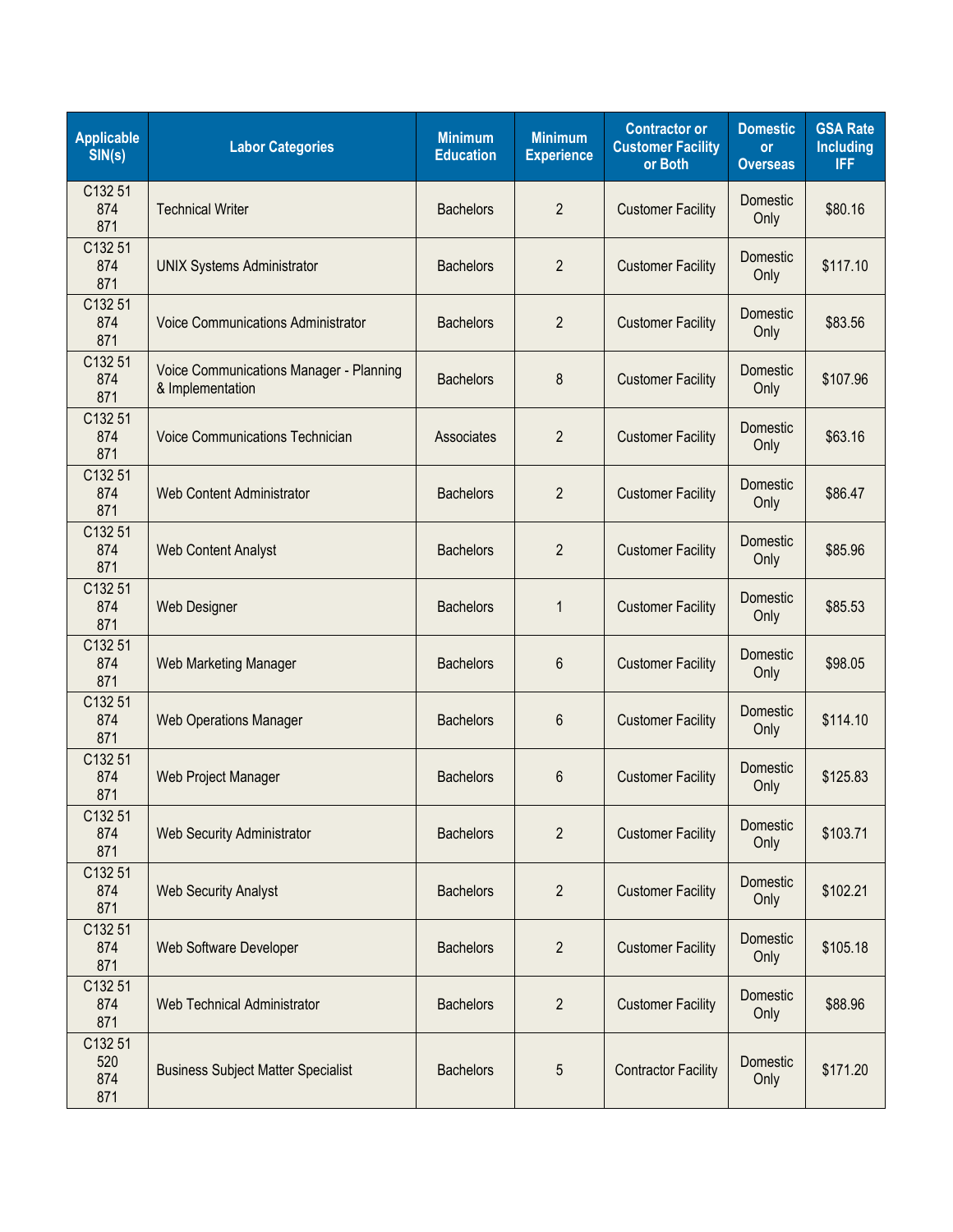| <b>Applicable</b><br>SIN(s)  | <b>Labor Categories</b>                     | <b>Minimum</b><br><b>Education</b> | <b>Minimum</b><br><b>Experience</b> | <b>Contractor or</b><br><b>Customer Facility</b><br>or Both | <b>Domestic</b><br><b>or</b><br><b>Overseas</b> | <b>GSA Rate</b><br><b>Including</b><br><b>IFF</b> |
|------------------------------|---------------------------------------------|------------------------------------|-------------------------------------|-------------------------------------------------------------|-------------------------------------------------|---------------------------------------------------|
| C132 51<br>520<br>874<br>871 | <b>Business Systems Analyst - Mid-Level</b> | <b>Bachelors</b>                   | $\overline{2}$                      | <b>Contractor Facility</b>                                  | Domestic<br>Only                                | \$109.28                                          |
| C132 51<br>520<br>874<br>871 | <b>Business Systems Analyst - Senior</b>    | <b>Bachelors</b>                   | 5                                   | <b>Contractor Facility</b>                                  | Domestic<br>Only                                | \$132.23                                          |
| C132 51<br>520<br>874<br>871 | <b>Business Systems Specialist</b>          | <b>Bachelors</b>                   | 5                                   | <b>Contractor Facility</b>                                  | Domestic<br>Only                                | \$135.25                                          |
| C132 51<br>874<br>871        | <b>Chief Information Security Officer</b>   | <b>Bachelors</b>                   | 6                                   | <b>Contractor Facility</b>                                  | <b>Domestic</b><br>Only                         | \$177.93                                          |
| C132 51<br>874<br>871        | Client/Server Database Manager              | <b>Bachelors</b>                   | 6                                   | <b>Contractor Facility</b>                                  | Domestic<br>Only                                | \$127.57                                          |
| C132 51<br>874<br>871        | Client/Server Network Architect             | <b>Bachelors</b>                   | 6                                   | <b>Contractor Facility</b>                                  | Domestic<br>Only                                | \$135.44                                          |
| C132 51<br>874<br>871        | Client/Server Support Analyst               | <b>Bachelors</b>                   | $\overline{2}$                      | <b>Contractor Facility</b>                                  | <b>Domestic</b><br>Only                         | \$91.08                                           |
| C132 51<br>874<br>871        | <b>Communications Analyst - Mid-Level</b>   | <b>Bachelors</b>                   | $\overline{2}$                      | <b>Contractor Facility</b>                                  | <b>Domestic</b><br>Only                         | \$67.24                                           |
| C132 51<br>874<br>871        | <b>Communications Analyst - Senior</b>      | <b>Bachelors</b>                   | 5                                   | <b>Contractor Facility</b>                                  | Domestic<br>Only                                | \$96.32                                           |
| C132 51<br>874<br>871        | <b>Communications Facility Engineer</b>     | <b>Bachelors</b>                   | $\overline{2}$                      | <b>Contractor Facility</b>                                  | Domestic<br>Only                                | \$111.16                                          |
| C132 51<br>874<br>871        | <b>Communications Installer</b>             | <b>Bachelors</b>                   | $\overline{2}$                      | <b>Contractor Facility</b>                                  | Domestic<br>Only                                | \$68.90                                           |
| C132 51<br>874<br>871        | <b>Communications Transmission Engineer</b> | <b>Bachelors</b>                   | $\overline{2}$                      | <b>Contractor Facility</b>                                  | Domestic<br>Only                                | \$109.67                                          |
| C132 51<br>874<br>871        | <b>Computer Operations Manager</b>          | <b>Bachelors</b>                   | 6                                   | <b>Contractor Facility</b>                                  | Domestic<br>Only                                | \$112.61                                          |
| C132 51<br>874<br>871        | Consultant                                  | <b>Bachelors</b>                   | 6                                   | <b>Contractor Facility</b>                                  | Domestic<br>Only                                | \$185.18                                          |
| C132 51<br>874<br>871        | Data Architect                              | <b>Bachelors</b>                   | 6                                   | <b>Contractor Facility</b>                                  | Domestic<br>Only                                | \$150.80                                          |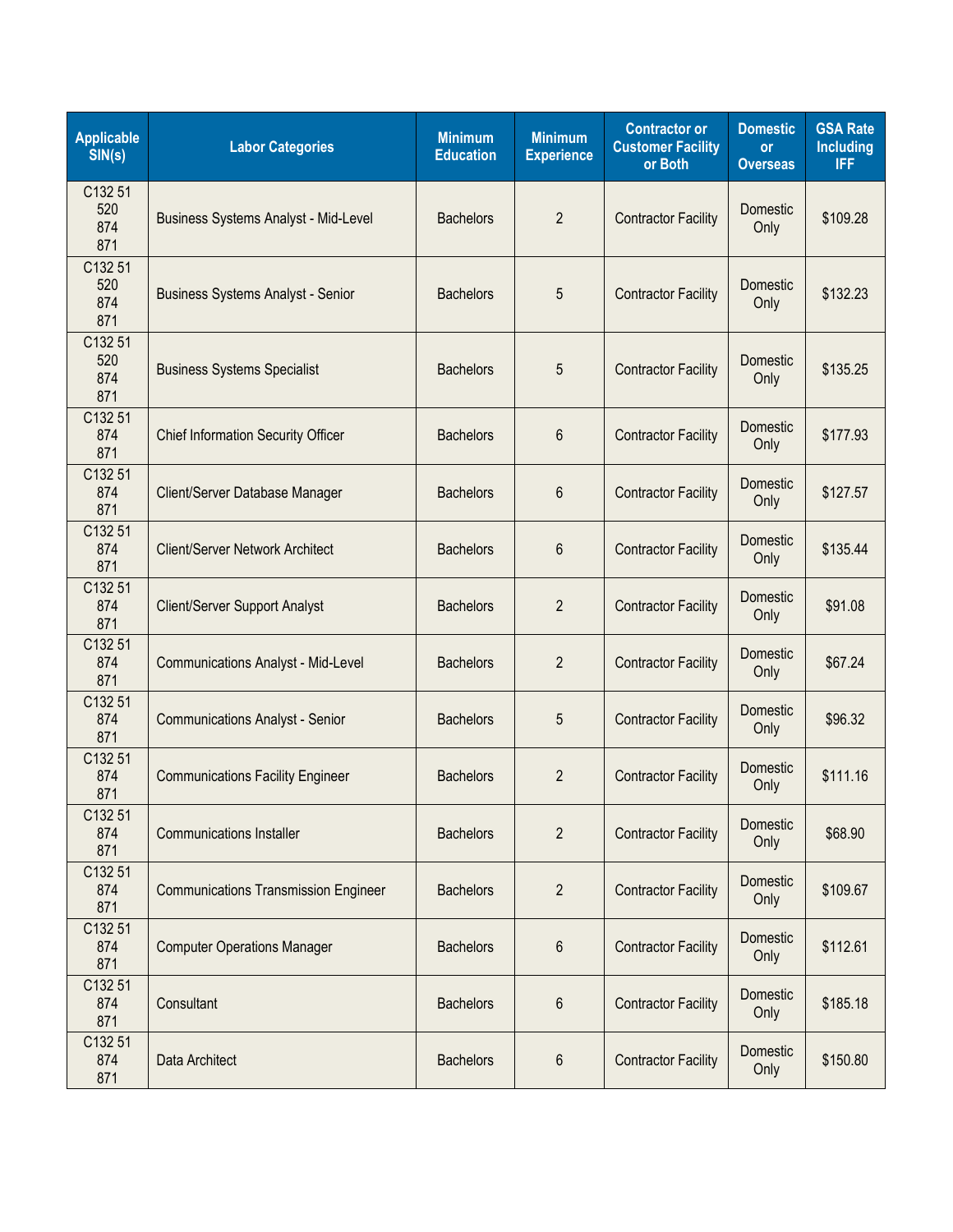| <b>Applicable</b><br>SIN(s) | <b>Labor Categories</b>                                    | <b>Minimum</b><br><b>Education</b> | <b>Minimum</b><br><b>Experience</b> | <b>Contractor or</b><br><b>Customer Facility</b><br>or Both | <b>Domestic</b><br><b>or</b><br><b>Overseas</b> | <b>GSA Rate</b><br><b>Including</b><br><b>IFF</b> |
|-----------------------------|------------------------------------------------------------|------------------------------------|-------------------------------------|-------------------------------------------------------------|-------------------------------------------------|---------------------------------------------------|
| C132 51<br>874<br>871       | Data Communications Manager - Planning<br>& Implementation | <b>Bachelors</b>                   | 8                                   | <b>Contractor Facility</b>                                  | Domestic<br>Only                                | \$127.52                                          |
| C132 51<br>874<br>871       | Data Entry Supervisor                                      | <b>Bachelors</b>                   | $\overline{2}$                      | <b>Contractor Facility</b>                                  | Domestic<br>Only                                | \$76.54                                           |
| C132 51<br>874<br>871       | Data Security Administration Manager                       | <b>Bachelors</b>                   | 6                                   | <b>Contractor Facility</b>                                  | Domestic<br>Only                                | \$146.97                                          |
| C132 51<br>874<br>871       | Data Security Analyst - Mid-Level                          | <b>Bachelors</b>                   | $\overline{2}$                      | <b>Contractor Facility</b>                                  | Domestic<br>Only                                | \$114.20                                          |
| C132 51<br>874<br>871       | Data Security Analyst - Senior                             | <b>Bachelors</b>                   | 5                                   | <b>Contractor Facility</b>                                  | Domestic<br>Only                                | \$128.65                                          |
| C132 51<br>874<br>871       | Data Warehousing Administrator                             | <b>Bachelors</b>                   | 3                                   | <b>Contractor Facility</b>                                  | Domestic<br>Only                                | \$110.96                                          |
| C132 51<br>874<br>871       | <b>Data Warehousing Analyst</b>                            | <b>Bachelors</b>                   | $\overline{2}$                      | <b>Contractor Facility</b>                                  | <b>Domestic</b><br>Only                         | \$99.75                                           |
| C132 51<br>874<br>871       | Data Warehousing Programmer                                | <b>Bachelors</b>                   | $\overline{2}$                      | <b>Contractor Facility</b>                                  | Domestic<br>Only                                | \$99.75                                           |
| C132 51<br>874<br>871       | Data Warehousing Project Manager                           | <b>Bachelors</b>                   | 5                                   | <b>Contractor Facility</b>                                  | Domestic<br>Only                                | \$145.06                                          |
| C132 51<br>874<br>871       | Data/Configuration Management Specialist                   | <b>Bachelors</b>                   | 5                                   | <b>Contractor Facility</b>                                  | Domestic<br>Only                                | \$119.11                                          |
| C132 51<br>874<br>871       | Database Administrator                                     | <b>Bachelors</b>                   | $\overline{2}$                      | <b>Contractor Facility</b>                                  | Domestic<br>Only                                | \$108.22                                          |
| C132 51<br>874<br>871       | Database Analyst/ Programmer - Mid-Level                   | <b>Bachelors</b>                   | $\overline{2}$                      | <b>Contractor Facility</b>                                  | Domestic<br>Only                                | \$110.65                                          |
| C132 51<br>874<br>871       | Database Analyst/ Programmer - Senior                      | <b>Bachelors</b>                   | 3                                   | <b>Contractor Facility</b>                                  | Domestic<br>Only                                | \$131.85                                          |
| C132 51<br>874<br>871       | Disaster Recovery Administrator                            | <b>Bachelors</b>                   | 5                                   | <b>Contractor Facility</b>                                  | Domestic<br>Only                                | \$129.53                                          |
| C132 51<br>874<br>871       | <b>Disaster Recovery Analyst</b>                           | <b>Bachelors</b>                   | 5                                   | <b>Contractor Facility</b>                                  | Domestic<br>Only                                | \$116.68                                          |
| C132 51<br>874<br>871       | Documentation Specialist - Mid-Level                       | <b>Bachelors</b>                   | $\overline{2}$                      | <b>Contractor Facility</b>                                  | Domestic<br>Only                                | \$78.92                                           |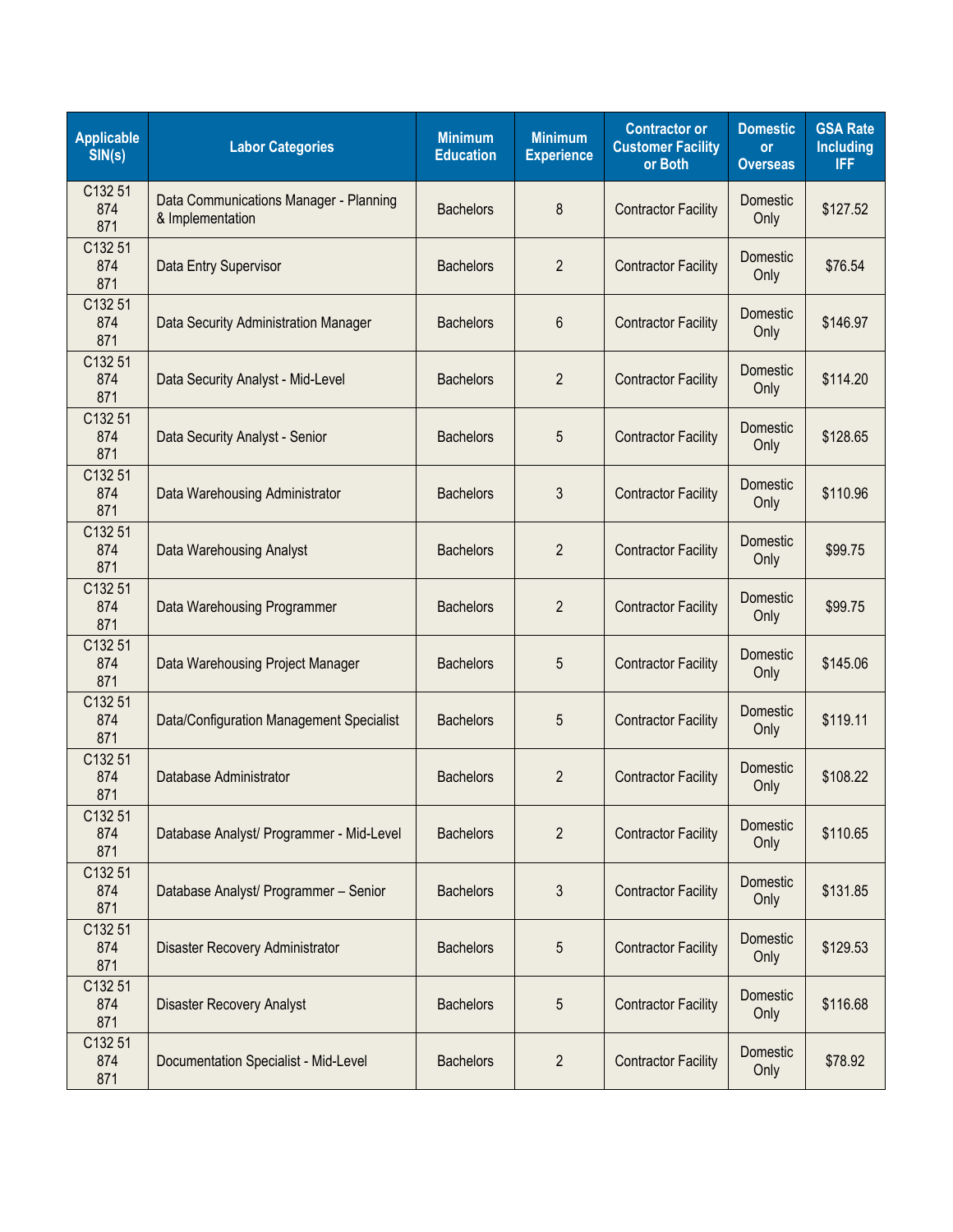| <b>Applicable</b><br>SIN(s)  | <b>Labor Categories</b>                              | <b>Minimum</b><br><b>Education</b> | <b>Minimum</b><br><b>Experience</b> | <b>Contractor or</b><br><b>Customer Facility</b><br>or Both | <b>Domestic</b><br><b>or</b><br><b>Overseas</b> | <b>GSA Rate</b><br><b>Including</b><br><b>IFF</b> |
|------------------------------|------------------------------------------------------|------------------------------------|-------------------------------------|-------------------------------------------------------------|-------------------------------------------------|---------------------------------------------------|
| C132 51<br>874<br>871        | Documentation Specialist - Senior                    | <b>Bachelors</b>                   | 5                                   | <b>Contractor Facility</b>                                  | Domestic<br>Only                                | \$94.94                                           |
| C132 51<br>520<br>874<br>871 | E-Business Manager                                   | <b>Bachelors</b>                   | 6                                   | <b>Contractor Facility</b>                                  | Domestic<br>Only                                | \$130.65                                          |
| C132 51<br>874<br>871        | Electronic Data Interchange (EDI) Manager            | <b>Bachelors</b>                   | 6                                   | <b>Contractor Facility</b>                                  | Domestic<br>Only                                | \$122.78                                          |
| C132 51<br>874<br>871        | Electronic Data Interchange (EDI) Specialist         | <b>Bachelors</b>                   | 5                                   | <b>Contractor Facility</b>                                  | Domestic<br>Only                                | \$96.26                                           |
| C132 51<br>874<br>871        | <b>Electronic Mail Coordinator</b>                   | <b>Bachelors</b>                   | $\overline{2}$                      | <b>Contractor Facility</b>                                  | Domestic<br>Only                                | \$80.96                                           |
| C132 51<br>874<br>871        | <b>Engineering Subject Matter Specialist</b>         | <b>Bachelors</b>                   | 5                                   | <b>Contractor Facility</b>                                  | Domestic<br>Only                                | \$172.79                                          |
| C132 51<br>874<br>871        | <b>ERP Business/Architectural Specialist</b>         | <b>Bachelors</b>                   | 5                                   | <b>Contractor Facility</b>                                  | Domestic<br>Only                                | \$160.48                                          |
| C132 51<br>874<br>871        | ERP Business Analyst - Mid-Level                     | <b>Bachelors</b>                   | $\overline{2}$                      | <b>Contractor Facility</b>                                  | Domestic<br>Only                                | \$123.85                                          |
| C132 51<br>874<br>871        | <b>ERP Business Analyst - Senior</b>                 | <b>Bachelors</b>                   | 5                                   | <b>Contractor Facility</b>                                  | Domestic<br>Only                                | \$148.50                                          |
| C132 51<br>874<br>871        | <b>ERP Programmer</b>                                | <b>Bachelors</b>                   | $\overline{2}$                      | <b>Contractor Facility</b>                                  | <b>Domestic</b><br>Only                         | \$126.98                                          |
| C132 51<br>874<br>871        | <b>Groupware Specialist</b>                          | <b>Bachelors</b>                   | $\overline{2}$                      | <b>Contractor Facility</b>                                  | Domestic<br>Only                                | \$100.90                                          |
| C132 51<br>874<br>871        | Help Desk Coordinator - Mid-Level                    | <b>High School</b>                 | $\overline{2}$                      | <b>Contractor Facility</b>                                  | Domestic<br>Only                                | \$58.48                                           |
| C132 51<br>874<br>871        | Help Desk Coordinator - Senior                       | <b>Bachelors</b>                   | 5                                   | <b>Contractor Facility</b>                                  | Domestic<br>Only                                | \$68.59                                           |
| C132 51<br>874<br>871        | <b>Help Desk Specialist</b>                          | <b>High School</b>                 | $\overline{2}$                      | <b>Contractor Facility</b>                                  | Domestic<br>Only                                | \$74.14                                           |
| C132 51<br>874<br>871        | Help Desk Support Services Specialist -<br>Mid-Level | <b>High School</b>                 | $\overline{2}$                      | <b>Contractor Facility</b>                                  | Domestic<br>Only                                | \$75.89                                           |
| C132 51<br>874<br>871        | Help Desk Support Services Specialist -<br>Senior    | <b>Bachelors</b>                   | 5                                   | <b>Contractor Facility</b>                                  | Domestic<br>Only                                | \$89.33                                           |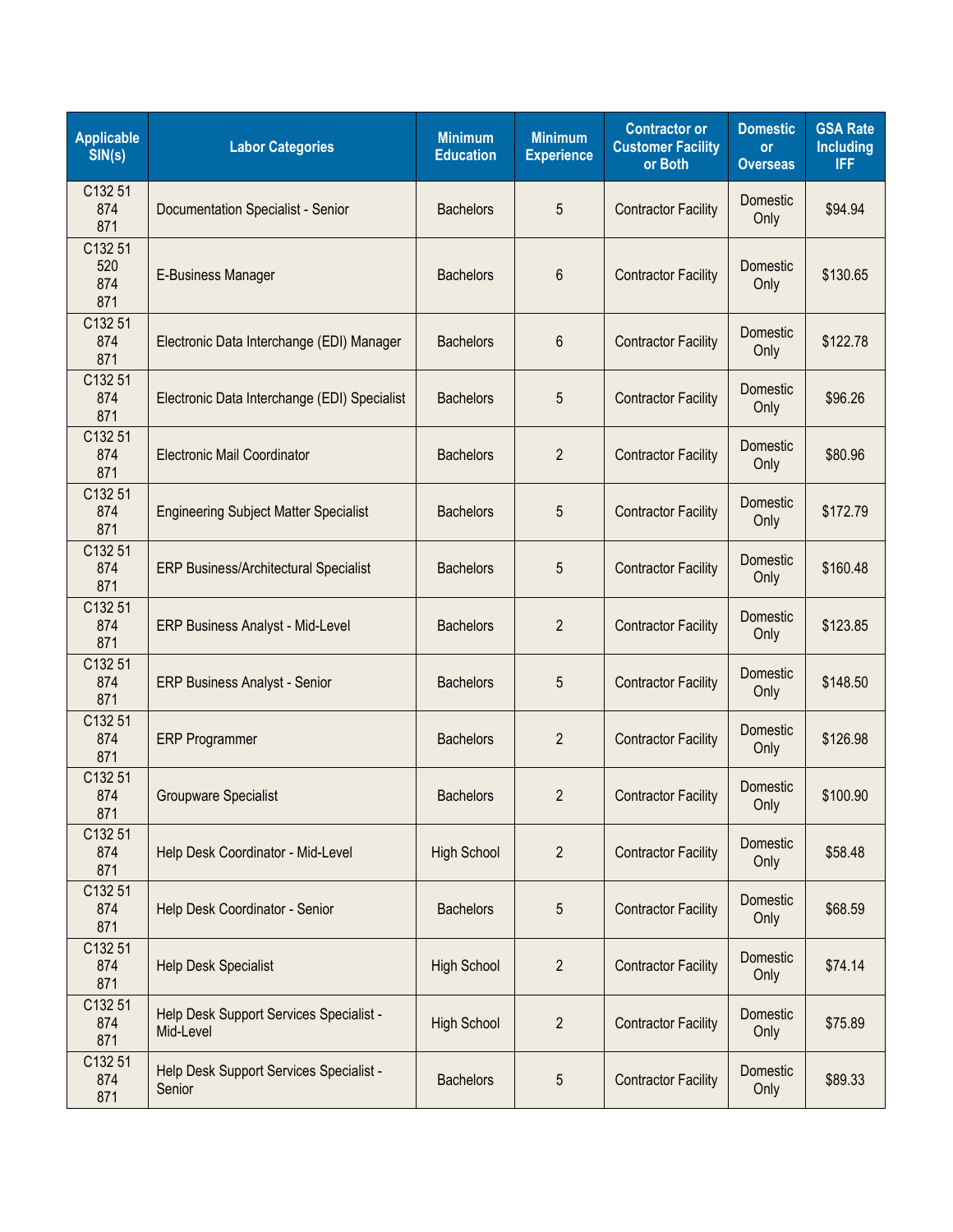| <b>Applicable</b><br>SIN(s) | <b>Labor Categories</b>                                | <b>Minimum</b><br><b>Education</b> | <b>Minimum</b><br><b>Experience</b> | <b>Contractor or</b><br><b>Customer Facility</b><br>or Both | <b>Domestic</b><br><b>or</b><br><b>Overseas</b> | <b>GSA Rate</b><br><b>Including</b><br><b>IFF</b> |
|-----------------------------|--------------------------------------------------------|------------------------------------|-------------------------------------|-------------------------------------------------------------|-------------------------------------------------|---------------------------------------------------|
| C132 51<br>874<br>871       | <b>Information Assurance Development</b><br>Engineer   | <b>Bachelors</b>                   | 5                                   | <b>Contractor Facility</b>                                  | Domestic<br>Only                                | \$136.59                                          |
| C132 51<br>874<br>871       | Information Assurance Engineer                         | <b>Bachelors</b>                   | 5                                   | <b>Contractor Facility</b>                                  | Domestic<br>Only                                | \$139.33                                          |
| C132 51<br>874<br>871       | <b>Information Assurance Network Specialist</b>        | <b>Bachelors</b>                   | 5                                   | <b>Contractor Facility</b>                                  | Domestic<br>Only                                | \$123.47                                          |
| C132 51<br>874<br>871       | Information Assurance Systems/Network<br>Specialist    | <b>Bachelors</b>                   | 5                                   | <b>Contractor Facility</b>                                  | Domestic<br>Only                                | \$124.37                                          |
| C132 51<br>874<br>871       | <b>Information Center Consultant</b>                   | <b>Bachelors</b>                   | 6                                   | <b>Contractor Facility</b>                                  | Domestic<br>Only                                | \$128.15                                          |
| C132 51<br>874<br>871       | <b>Information Center Specialist</b>                   | <b>Bachelors</b>                   | 5                                   | <b>Contractor Facility</b>                                  | Domestic<br>Only                                | \$100.01                                          |
| C132 51<br>874<br>871       | <b>Information Security Business Analyst</b>           | <b>Bachelors</b>                   | $\overline{2}$                      | <b>Contractor Facility</b>                                  | Domestic<br>Only                                | \$130.19                                          |
| C132 51<br>874<br>871       | <b>Information Services Consultant</b>                 | <b>Bachelors</b>                   | 6                                   | <b>Contractor Facility</b>                                  | <b>Domestic</b><br>Only                         | \$157.36                                          |
| C132 51<br>874<br>871       | Information Systems Auditor - Mid-Level                | <b>Bachelors</b>                   | $\overline{2}$                      | <b>Contractor Facility</b>                                  | Domestic<br>Only                                | \$116.68                                          |
| C132 51<br>874<br>871       | Information Systems Auditor - Senior                   | <b>Bachelors</b>                   | 5                                   | <b>Contractor Facility</b>                                  | Domestic<br>Only                                | \$132.88                                          |
| C132 51<br>874<br>871       | Information Systems Training Specialist -<br>Mid-Level | <b>Bachelors</b>                   | $\overline{2}$                      | <b>Contractor Facility</b>                                  | Domestic<br>Only                                | \$93.52                                           |
| C132 51<br>874<br>871       | Information Systems Training Specialist -<br>Senior    | <b>Bachelors</b>                   | 5                                   | <b>Contractor Facility</b>                                  | Domestic<br>Only                                | \$115.25                                          |
| C132 51<br>874<br>871       | <b>Internal Communications Systems</b><br>Consultant   | <b>Bachelors</b>                   | 8                                   | <b>Contractor Facility</b>                                  | Domestic<br>Only                                | \$121.76                                          |
| C132 51<br>874<br>871       | <b>IT Subject Matter Specialist</b>                    | <b>Bachelors</b>                   | 5                                   | <b>Contractor Facility</b>                                  | Domestic<br>Only                                | \$213.38                                          |
| C132 51<br>874<br>871       | <b>LAN Administrator - Mid-Level</b>                   | <b>Bachelors</b>                   | $\overline{2}$                      | <b>Contractor Facility</b>                                  | Domestic<br>Only                                | \$87.68                                           |
| C132 51<br>874<br>871       | <b>LAN Administrator - Senior</b>                      | <b>Bachelors</b>                   | 5                                   | <b>Contractor Facility</b>                                  | Domestic<br>Only                                | \$104.85                                          |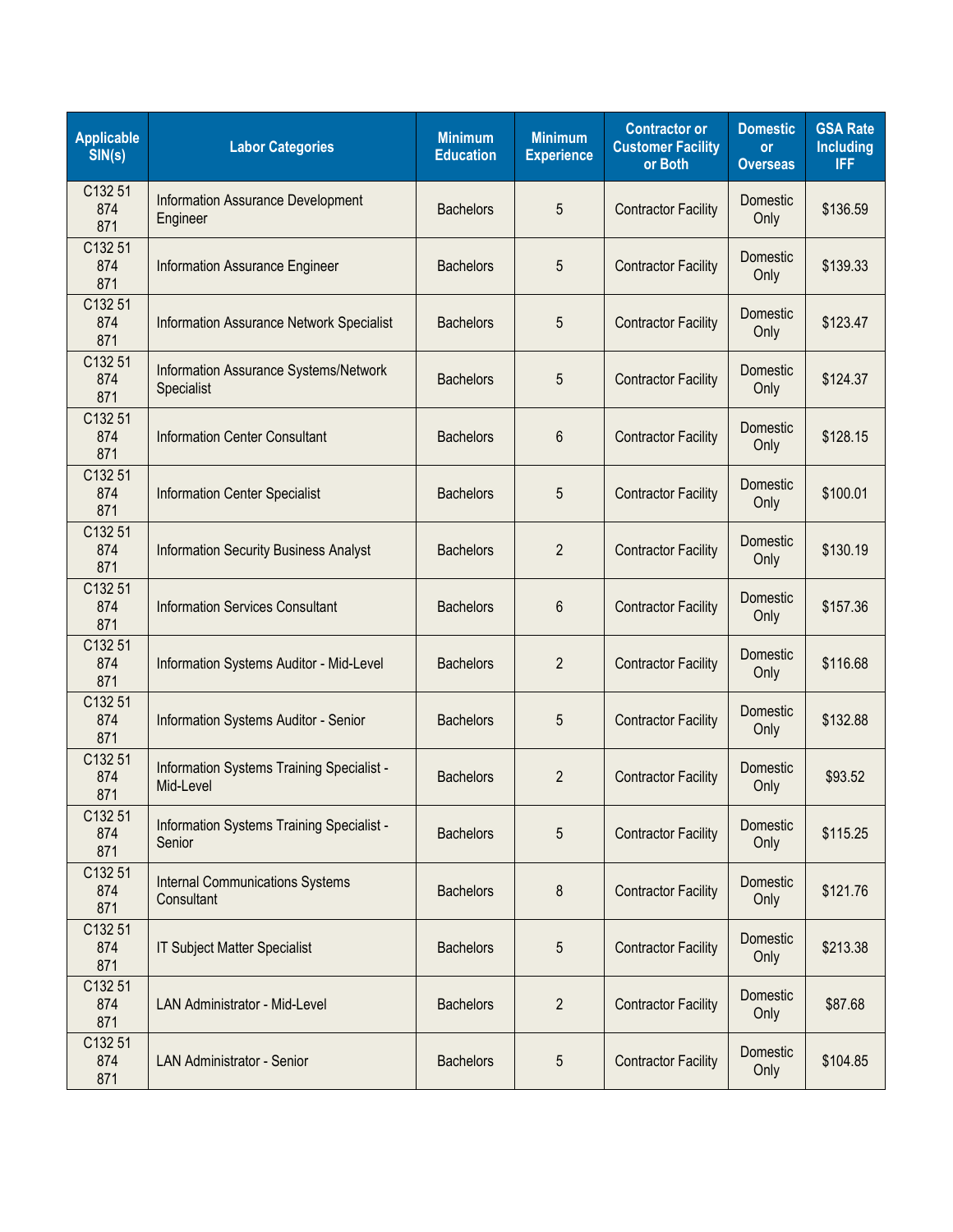| <b>Applicable</b><br>SIN(s) | <b>Labor Categories</b>                             | <b>Minimum</b><br><b>Education</b> | <b>Minimum</b><br><b>Experience</b> | <b>Contractor or</b><br><b>Customer Facility</b><br>or Both | <b>Domestic</b><br><b>or</b><br><b>Overseas</b> | <b>GSA Rate</b><br><b>Including</b><br><b>IFF</b> |
|-----------------------------|-----------------------------------------------------|------------------------------------|-------------------------------------|-------------------------------------------------------------|-------------------------------------------------|---------------------------------------------------|
| C132 51<br>874<br>871       | <b>LAN/WAN Administrator</b>                        | <b>Bachelors</b>                   | $\overline{2}$                      | <b>Contractor Facility</b>                                  | Domestic<br>Only                                | \$96.03                                           |
| C132 51<br>874<br>871       | <b>LAN/WAN Integrator</b>                           | <b>Bachelors</b>                   | $\overline{2}$                      | <b>Contractor Facility</b>                                  | Domestic<br>Only                                | \$110.38                                          |
| C132 51<br>874<br>871       | <b>LAN/WAN/MAN Administrator</b>                    | <b>Bachelors</b>                   | $\overline{2}$                      | <b>Contractor Facility</b>                                  | <b>Domestic</b><br>Only                         | \$101.64                                          |
| C132 51<br>874<br>871       | <b>Operations Manager - Data</b><br>Communications  | <b>Bachelors</b>                   | 6                                   | <b>Contractor Facility</b>                                  | Domestic<br>Only                                | \$119.18                                          |
| C132 51<br>874<br>871       | <b>Operations Manager - Voice</b><br>Communications | <b>Bachelors</b>                   | 6                                   | <b>Contractor Facility</b>                                  | Domestic<br>Only                                | \$118.06                                          |
| C132 51<br>874<br>871       | <b>Operations Systems Manager</b>                   | <b>Bachelors</b>                   | 6                                   | <b>Contractor Facility</b>                                  | Domestic<br>Only                                | \$125.91                                          |
| C132 51<br>874<br>871       | <b>Operations/ Technical Support Manager</b>        | <b>Bachelors</b>                   | 6                                   | <b>Contractor Facility</b>                                  | <b>Domestic</b><br>Only                         | \$111.57                                          |
| C132 51<br>874<br>871       | Operations/Network LAN Administrator                | <b>Bachelors</b>                   | $\overline{2}$                      | <b>Contractor Facility</b>                                  | Domestic<br>Only                                | \$95.37                                           |
| C132 51<br>874<br>871       | <b>Operations/Technical Support Analyst</b>         | <b>Bachelors</b>                   | $\overline{2}$                      | <b>Contractor Facility</b>                                  | Domestic<br>Only                                | \$94.59                                           |
| C132 51<br>874<br>871       | PC Products Analyst                                 | <b>Bachelors</b>                   | $\overline{2}$                      | <b>Contractor Facility</b>                                  | Domestic<br>Only                                | \$78.41                                           |
| C132 51<br>874<br>871       | PC Systems Specialist                               | <b>Bachelors</b>                   | 5                                   | <b>Contractor Facility</b>                                  | Domestic<br>Only                                | \$81.41                                           |
| C132 51<br>874<br>871       | PC/LAN Mgmt Analyst - Mid-Level                     | <b>Bachelors</b>                   | $\overline{2}$                      | <b>Contractor Facility</b>                                  | Domestic<br>Only                                | \$87.02                                           |
| C132 51<br>874<br>871       | PC/LAN Mgmt Analyst - Senior                        | <b>Bachelors</b>                   | 5                                   | <b>Contractor Facility</b>                                  | Domestic<br>Only                                | \$102.65                                          |
| C132 51<br>874<br>871       | Project Engineer                                    | <b>Bachelors</b>                   | 4                                   | <b>Contractor Facility</b>                                  | Domestic<br>Only                                | \$139.99                                          |
| C132 51<br>874<br>871       | Quality Assurance Analyst - Mid-Level               | <b>Bachelors</b>                   | $\overline{2}$                      | <b>Contractor Facility</b>                                  | Domestic<br>Only                                | \$98.80                                           |
| C132 51<br>874<br>871       | <b>Quality Assurance Analyst - Senior</b>           | <b>Bachelors</b>                   | 5                                   | <b>Contractor Facility</b>                                  | Domestic<br>Only                                | \$119.60                                          |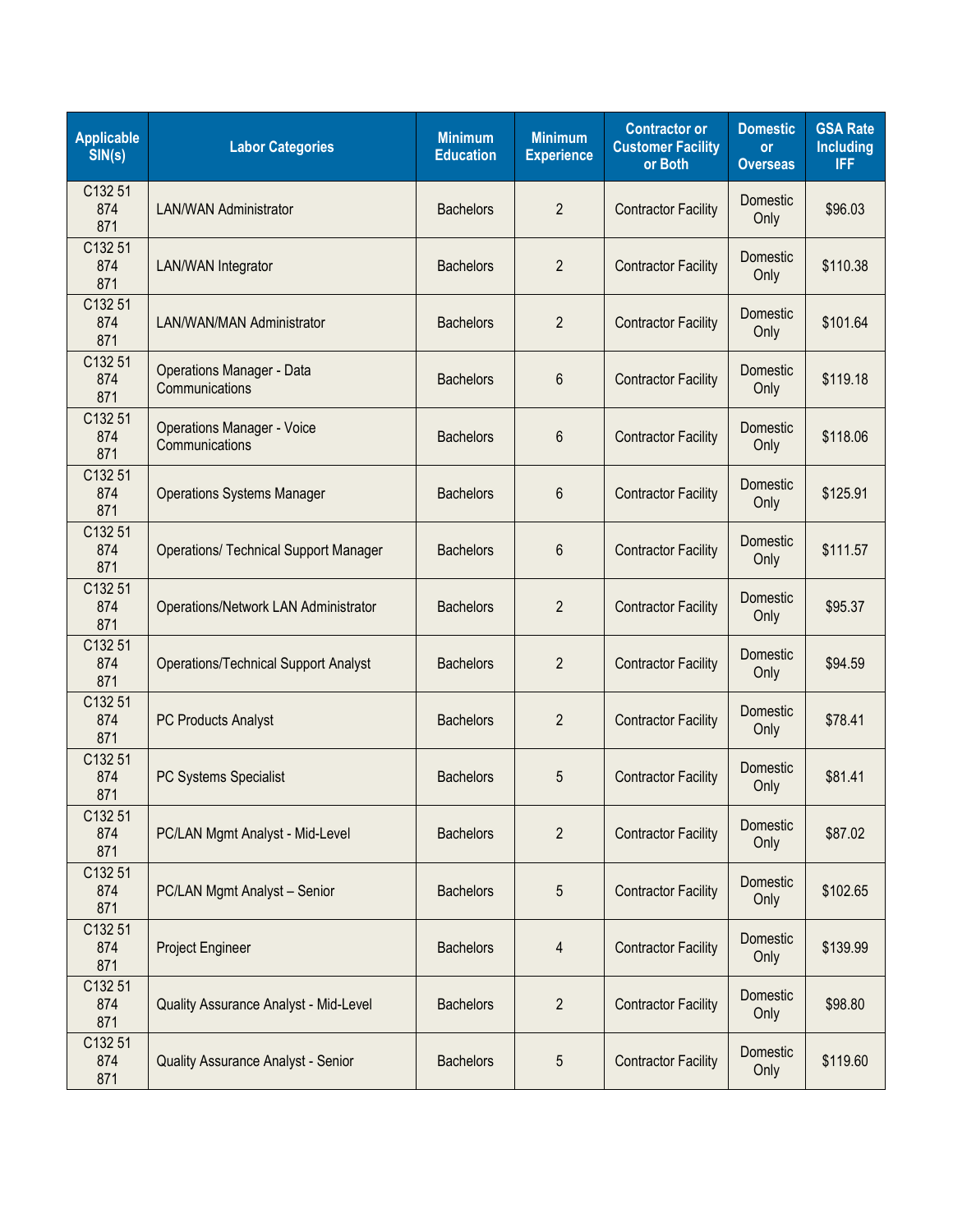| <b>Applicable</b><br>SIN(s) | <b>Labor Categories</b>                                     | <b>Minimum</b><br><b>Education</b> | <b>Minimum</b><br><b>Experience</b> | <b>Contractor or</b><br><b>Customer Facility</b><br>or Both | <b>Domestic</b><br><b>or</b><br><b>Overseas</b> | <b>GSA Rate</b><br><b>Including</b><br><b>IFF</b> |
|-----------------------------|-------------------------------------------------------------|------------------------------------|-------------------------------------|-------------------------------------------------------------|-------------------------------------------------|---------------------------------------------------|
| C132 51<br>874<br>871       | <b>Security Coordinator</b>                                 | <b>Bachelors</b>                   | $\overline{2}$                      | <b>Contractor Facility</b>                                  | Domestic<br>Only                                | \$110.28                                          |
| C132 51<br>874<br>871       | Site Manager                                                | <b>Bachelors</b>                   | 6                                   | <b>Contractor Facility</b>                                  | Domestic<br>Only                                | \$124.78                                          |
| C132 51<br>874<br>871       | Software Architect                                          | <b>Bachelors</b>                   | 6                                   | <b>Contractor Facility</b>                                  | Domestic<br>Only                                | \$160.89                                          |
| C132 51<br>874<br>871       | Software Developer - Mid-Level                              | <b>Bachelors</b>                   | $\overline{2}$                      | <b>Contractor Facility</b>                                  | Domestic<br>Only                                | \$109.47                                          |
| C132 51<br>874<br>871       | Software Developer - Senior                                 | <b>Bachelors</b>                   | 5                                   | <b>Contractor Facility</b>                                  | Domestic<br>Only                                | \$134.26                                          |
| C132 51<br>874<br>871       | <b>Strategic Planner</b>                                    | <b>Bachelors</b>                   | $\overline{2}$                      | <b>Contractor Facility</b>                                  | Domestic<br>Only                                | \$141.99                                          |
| C132 51<br>874<br>871       | Systems Administrator - Mid-Level                           | <b>Bachelors</b>                   | $\overline{2}$                      | <b>Contractor Facility</b>                                  | <b>Domestic</b><br>Only                         | \$93.88                                           |
| C132 51<br>874<br>871       | Systems Administrator - Senior                              | <b>Bachelors</b>                   | 5                                   | <b>Contractor Facility</b>                                  | <b>Domestic</b><br>Only                         | \$105.99                                          |
| C132 51<br>874<br>871       | Systems Analysis and Programming<br><b>Director</b>         | <b>Bachelors</b>                   | 8                                   | <b>Contractor Facility</b>                                  | Domestic<br>Only                                | \$157.09                                          |
| C132 51<br>874<br>871       | <b>Systems Management Technologist</b>                      | <b>Bachelors</b>                   | $\overline{2}$                      | <b>Contractor Facility</b>                                  | Domestic<br>Only                                | \$68.90                                           |
| C132 51<br>874<br>871       | <b>Technical Editor</b>                                     | <b>Bachelors</b>                   | $\overline{2}$                      | <b>Contractor Facility</b>                                  | Domestic<br>Only                                | \$89.83                                           |
| C132 51<br>874<br>871       | <b>Technical Writer</b>                                     | <b>Bachelors</b>                   | $\overline{2}$                      | <b>Contractor Facility</b>                                  | Domestic<br>Only                                | \$87.44                                           |
| C132 51<br>874<br>871       | <b>UNIX Systems Administrator</b>                           | <b>Bachelors</b>                   | $\overline{2}$                      | <b>Contractor Facility</b>                                  | Domestic<br>Only                                | \$127.74                                          |
| C132 51<br>874<br>871       | <b>Voice Communications Administrator</b>                   | <b>Bachelors</b>                   | $\overline{2}$                      | <b>Contractor Facility</b>                                  | Domestic<br>Only                                | \$91.14                                           |
| C132 51<br>874<br>871       | Voice Communications Manager - Planning<br>& Implementation | <b>Bachelors</b>                   | 8                                   | <b>Contractor Facility</b>                                  | Domestic<br>Only                                | \$117.77                                          |
| C132 51<br>874<br>871       | Voice Communications Technician                             | Associates                         | $\overline{2}$                      | <b>Contractor Facility</b>                                  | Domestic<br>Only                                | \$68.90                                           |